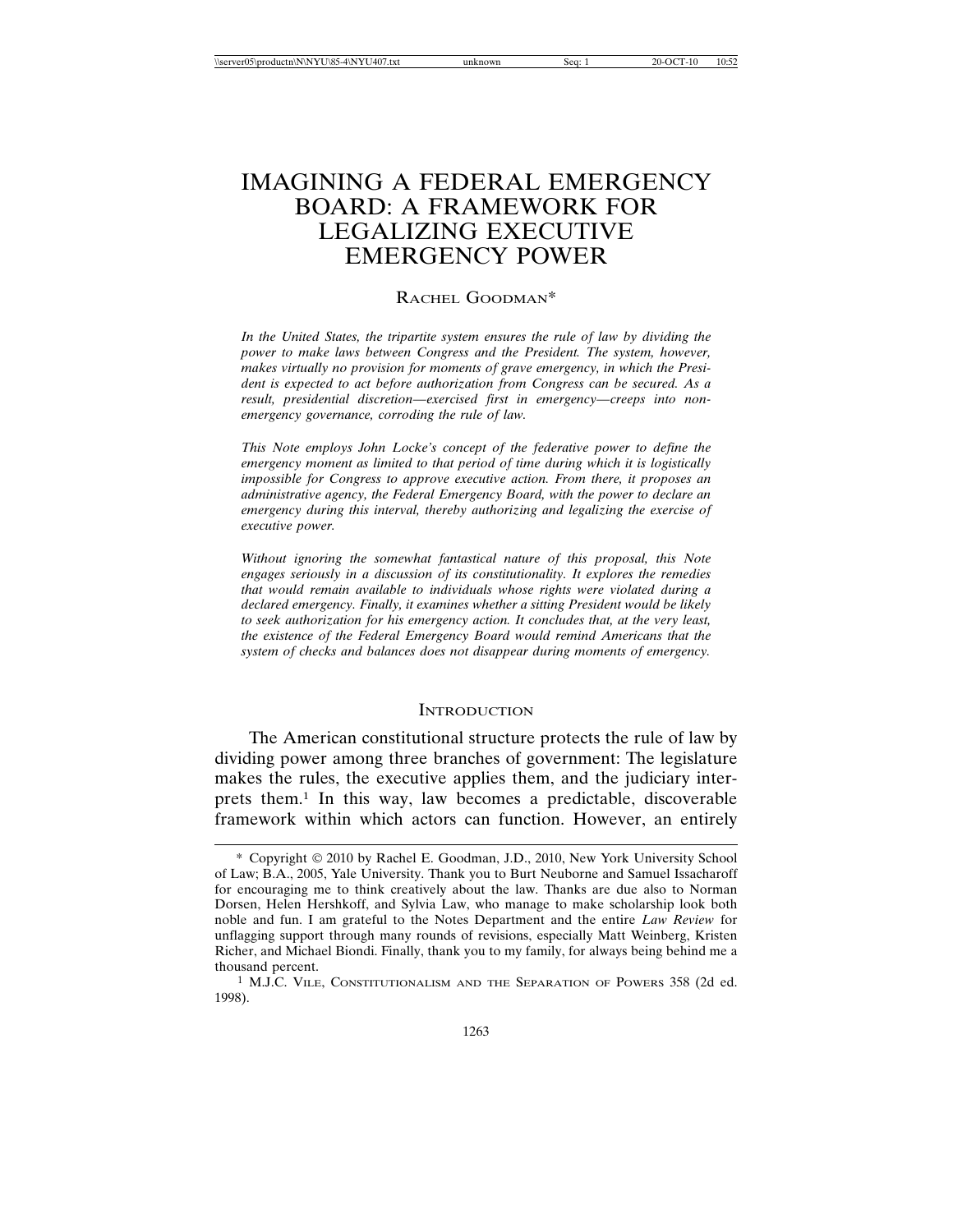unanticipated event, such as a terrorist attack or natural disaster, can place great strain upon this prospectively defined framework. An immediate government response may be necessary in order to prevent chaos or further loss of life, with exigency precluding the rule process described above from unfolding normally. In the time before Congress drafts, debates, and passes legislation, the Executive must act. This Note focuses on this "emergency moment."

Unlike the constitutions of many other nations,<sup>2</sup> the U.S. Constitution provides no explicit direction as to how the government should proceed in such emergency moments. As a result, the Constitution is continually stretched or ignored to create legal room for functionally necessary action.3 The Constitution recognizes the tension between the separation of powers and the exigencies of domestic emergency in only one way: By allowing Congress to suspend the writ of habeas corpus, it provides a mechanism for preventing judicial interference with executive detention.4 The Constitution does not, however, contain any provision specifically allowing the executive to react to an emergency before securing congressional authorization. While the Commander-in-Chief Clause authorizes the President to make strategic decisions concerning a military effort at home or abroad,<sup>5</sup> its relationship to other emergency actions at home—such as the implementation of restrictions on domestic travel or the expropriation of private property—is substantially more tenuous. Nonetheless, intuition and history indicate that the President must find constitutional authorization for immediate reaction.6

<sup>2</sup> *See, e.g.*, 1987 CONST. 16 (Fr.) (instructing French President to take certain measures during emergency situation); GG art. 115a (F.R.G.) (explaining how "state of defence" shall be declared under German law).

<sup>3</sup> Consider, for example, Roosevelt's declaration of the bank holiday, Proclamation No. 2038, 48 Stat. 1689 (1933), or Nixon's imposition of "emergency" trade restrictions, Proclamation No. 4074, 86 Fed. Reg. 15724 (Aug. 17, 1971), *reprinted in* 85 Stat. 926 (1971).

<sup>4</sup> *See* U.S. CONST. art. I, § 9, cl. 2 ("The Privilege of the Writ of Habeas Corpus shall not be suspended, unless when in Cases of Rebellion or Invasion the public Safety may require it."). For the proposition that a suspension may allow the executive to do more, see John Ferejohn & Pasquale Pasquino, *The Law of the Exception: A Typology of Emergency Powers*, 2 INT'L J. CONST. L. 210, 229–30 (2004) (suggesting that Suspension Clause might be interpreted as "spell[ing] out" a "sort of emergency government").

<sup>5</sup> U.S. CONST. art. II, § 2, cl. 1 ("The President shall be Commander in Chief of the Army and Navy of the United States, . . .").

<sup>6</sup> President Lincoln couched the President's power to act in an emergency as an obligation. In discussing his decision to suspend the writ of habeas corpus without congressional approval, he said:

<sup>[</sup>A]re all the laws, *but one*, to go unexecuted, and the government itself go to pieces, lest that one be violated? Even in such a case, would not the official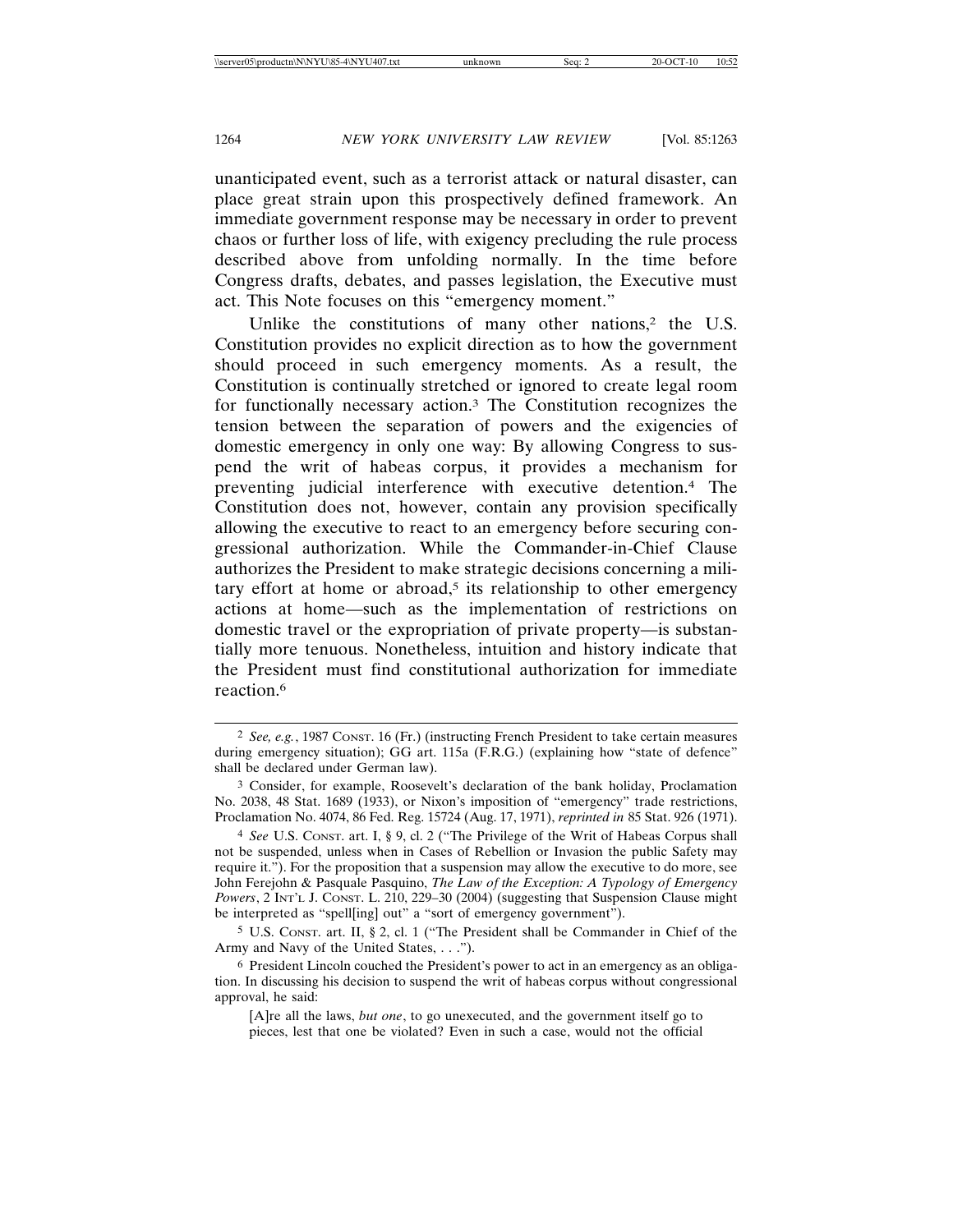This idea has deep roots in our constitutional tradition. In 1824, Justice Story wrote:

It may be fit and proper for the government, in the exercise of the high discretion confided to the executive, for great public purposes, to act on a sudden emergency, or to prevent an irreparable mischief, by summary measures, which are not found in the text of the laws.7

Yet Story's description is incomplete: Are we really to accept that the executive may take action authorized neither by the Constitution nor by statute?8 If this is the case, are there any limits on what actions the President may take? How can such boundaries be policed?

This Note agrees with Justice Story that the executive must have power to act during emergencies and imagines how this implicit emergency power might be defined, and thereby limited, within the bounds of the modern administrative state. It describes an administrative body authorized to decide whether a qualifying emergency exists, thereby legalizing executive action rationally related to that emergency. It examines in tandem the two great twentieth-century distortions of the traditional separation of powers—the expansion of the executive power and the expansion of the administrative state—and posits how the latter might serve as a check on the former. It aims to expose the manifold flaws in our current legal and political dialogue regarding executive emergency power by proposing a solution; but this solution is unlikely to come into being at any time in the near future. For that reason, this Note is best viewed as a thought experi-

oath be broken, if the government should be overthrown, when it was believed that disregarding the single law, would tend to preserve it?

Abraham Lincoln, Message to Congress in Special Session (July 4, 1861), *in* LINCOLN ON DEMOCRACY 218 (Mario M. Cuomo & Harold Holzer eds., 2004).

<sup>7</sup> The Apollon, 22 U.S. (9 Wheat.) 362, 366–67 (1824). More recently, Justice Souter hypothesized that the President might have the power to violate the law "in a moment of genuine emergency, when the Government must act with no time for deliberation, . . . [and] there is reason to fear [that a citizen] is an imminent threat to the safety of the Nation and its people." Hamdi v. Rumsfeld, 542 U.S. 507, 552 (2004) (Souter, J., concurring in part, dissenting in part, and concurring in the judgment). Significantly for the purposes of this Note, however, he noted that if there is such "an emergency power of necessity [it] must at least be limited by the emergency." *Id. But see* Youngstown Sheet & Tube Co. v. Sawyer, 343 U.S. 579, 653 (1952) (Jackson, J., concurring) (rejecting argument that President possesses emergency powers to act without statutory authority "[i]n view of the ease, expedition and safety with which Congress can grant and has granted large emergency powers . . .").

<sup>8</sup> *See* Henry P. Monaghan, *The Protective Power of the Presidency*, 93 COLUM. L. REV. 1, 33 n.157 (accepting proposition that government will act in emergencies, "when the dominant interests so require," but continuing inquiry as to whether emergency power is extra-constitutional). The question was famously addressed by Justice Jackson's concurrence in *Youngstown Sheet & Tube Co.*, 343 U.S. at 582 (1952) (Jackson, J., concurring), a case with which this Note will engage in Part III.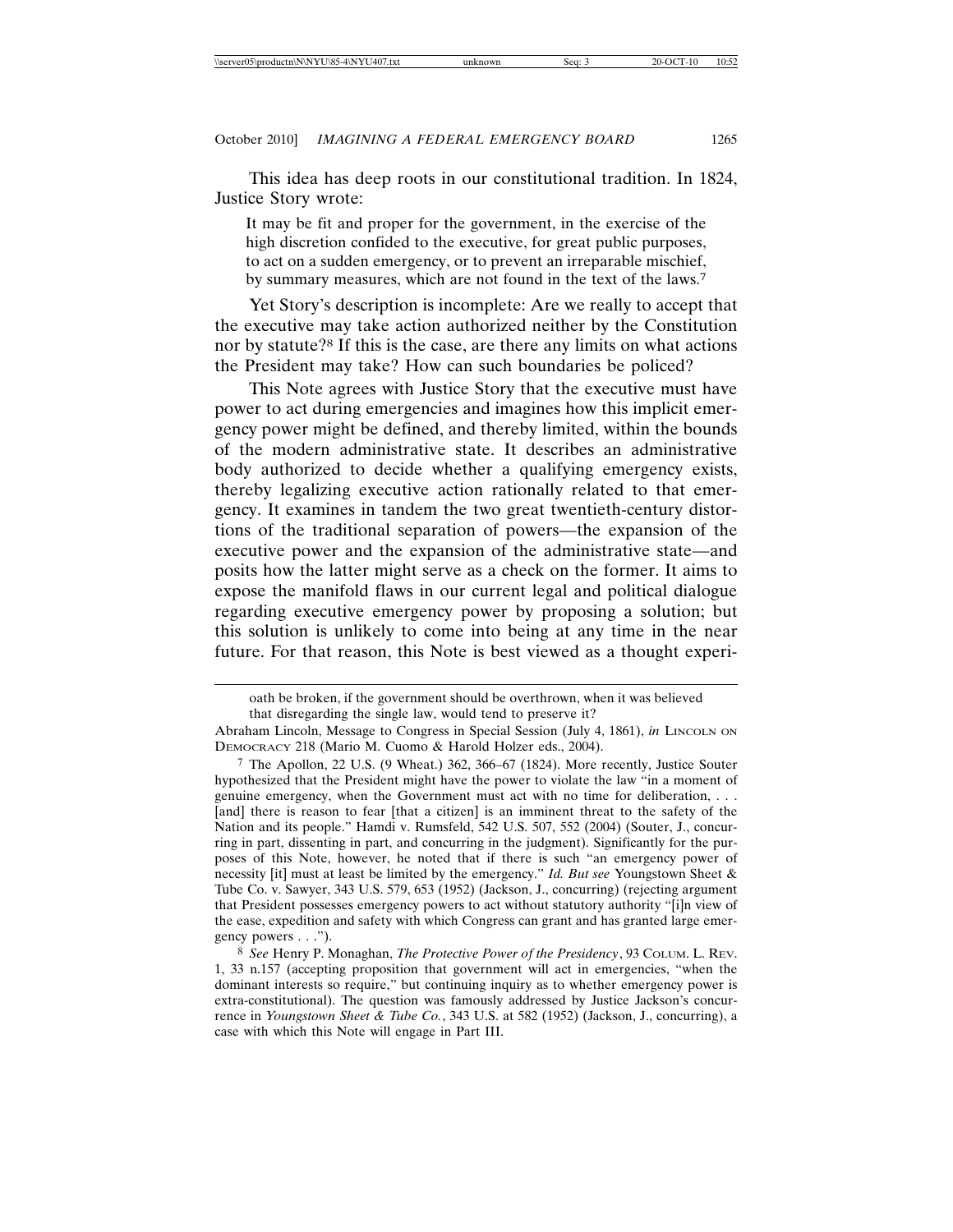ment, although it is my hope that the reader will consider its realworld implications.

While this Note was in development, Sanford Levinson and Jack Balkin circulated a paper considering the problem of "constitutional dictatorship" and proposing a wide variety of potential solutions, among which appears a brief mention of an administrative structure analogous to the one proposed here.<sup>9</sup> Levinson and Balkin canvass theorists who have addressed executive emergency power in the past and explore how the contemporary American Presidency and administrative state seem, in various ways, to be "constitutional dictatorships." Although they focus specifically on the presidencies of George W. Bush and Barack Obama, they suggest various structural remedies that might "head[ ]off the dangers of constitutional dictatorship . . . ."10 They mention the possibility of an independent executive agency authorized to issue a formal declaration of emergency.<sup>11</sup> This piece significantly expands upon that idea. It explores how such an agency would actually look, how it would interact with extant legal and constitutional doctrines, and why it may be preferable as a solution.

Part I looks to John Locke for the theoretical underpinnings of the President's discretionary power to act in situations for which Congress could not have planned. Part I then defines the interval between an emergency and congressional action as an "emergency moment" and explores existing, flawed models of the legality of emergency action. In Part II, this Note imagines a statutory solution to the currently unbounded nature of the emergency power. It proposes a Federal Emergency Board—an independent executive agency authorized, in the wake of a great national catastrophe, to perform only one binary function: deciding whether or not an emergency exists. The declaration of an emergency would formally shift the legal regime governing the actions taken in response to the emergency: Only with a declaration from this body would the executive be entitled to rely on the exigencies of the situation to justify action not previously authorized by Congress. Part III explores in depth the constitutional and legal questions surrounding this proposed administrative body, as well as the remedies that would be available to individuals whose rights were violated as a result of authorized executive action.

<sup>9</sup> Sanford Levinson & Jack M. Balkin, *Constitutional Dictatorship: Its Dangers and Its Design* 94 MINN. L. REV. 1789, 1862–63 (2010).

<sup>10</sup> *Id.* at 1858. They discuss implementing a parliamentary system, *id.* at 1858–59, repealing the Twenty-Second Amendment, *id.* at 1859–60, and adding a no-confidence vote to our system. *Id.* at 1860–61.

<sup>11</sup> *Id.* at 1864–65.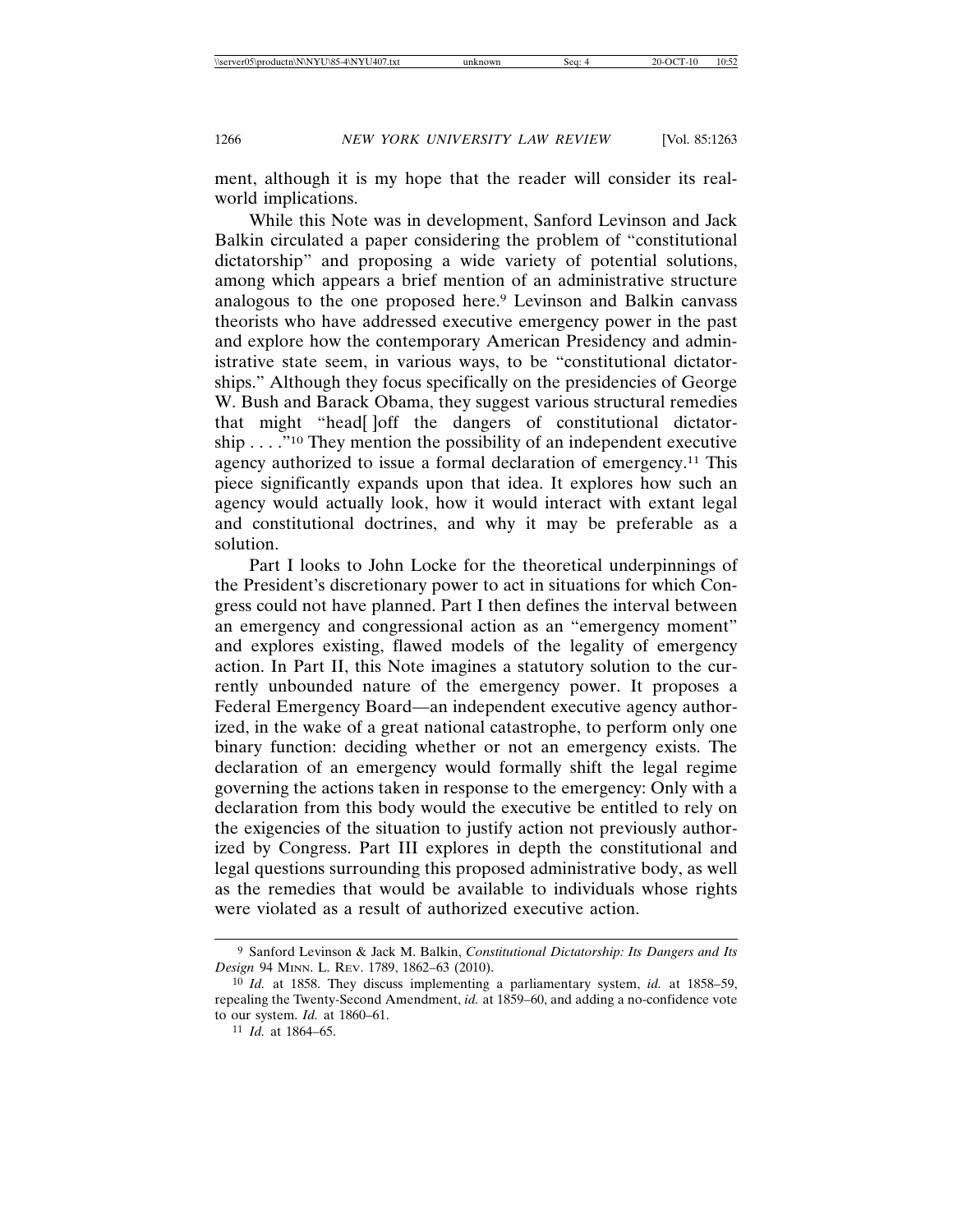## THE EMERGENCY MOMENT

During discrete moments of true emergency, the government must take immediate action to protect its citizens. As Justice Holmes put it, "it is not lightly to be assumed that, in matters requiring national action, 'a power which must belong to and somewhere reside in every civilized government' is not to be found."12 Yet deciding what constitutes a true emergency and determining what government action is justified by that emergency are not simple questions, nor is determining when the emergency moment has passed. To answer these questions, this Part looks to John Locke's writings, which it then contrasts with contemporary understandings of emergency power and its temporal and legal limitations.

#### *A. Locke's Federative Power*

The Framers of the United States Constitution drew heavily on the ideas of Baron de Montesquieu,13 who observed that governments exercise three distinct types of power—executive, legislative, and judicial—and suggested that these should be divided among three branches of government.14 However, Montesquieu's theory, which was built upon the earlier work of John Locke, obfuscated a fourth power identified by Locke.15 According to Locke, the power of executing the laws is conceptually separate from the "federative power," his term for the power over foreign relations, although both are exercised by the executive branch.<sup>16</sup>

15 VILE, *supra* note 1, at 95–96. Vile notes that defining the discretionary (federative) power as part of the executive power "obscures the fact that in large areas of government activity those responsible for day-to-day government decisions will not be 'executing the law' but exercising a very wide discretion." *Id.* at 96. For an argument that the Framers viewed the executive's power as no broader than the power to execute Congress's laws, see Lucius Wilmerding, Jr., *The President and the Law*, 67 POL. SCI. Q. 321, 334 (1952).

16 JOHN LOCKE, SECOND TREATISE OF GOVERNMENT § 147, at 77 (C.B. Macpherson ed., Hackett 1980) (1690). Note that the federative power is distinct from the executive's prerogative power, which Locke describes in a separate section of the Treatise. *Id.* § 160, at 84. The prerogative power has been described as the "power to act according to discretion, for the public good, without the prescription of the law, and sometimes even against it." JACK GOLDSMITH, THE TERROR PRESIDENCY: LAW AND JUDGMENT INSIDE THE BUSH ADMINISTRATION 81–82 (2007) (arguing that Bush Administration implicitly relied upon prerogative power in justifying executive action). This concept is frequently invoked in

<sup>12</sup> Missouri v. Holland, 252 U.S. 416, 433 (1920) (quoting Andrews v. Andrews, 188 U.S. 14, 33 (1903)).

<sup>&</sup>lt;sup>13</sup> See generally THE FEDERALIST No. 47 (James Madison) (explaining how proposed Constitution satisfies Montesquieu's demand for separation of powers into three branches of government).

<sup>14</sup> BARON DE MONTESQUIEU, THE SPIRIT OF THE LAWS 156–57 (Anne M. Cohler, Bassia C. Miller & Harold S. Stone trans. & eds., Cambridge 1989).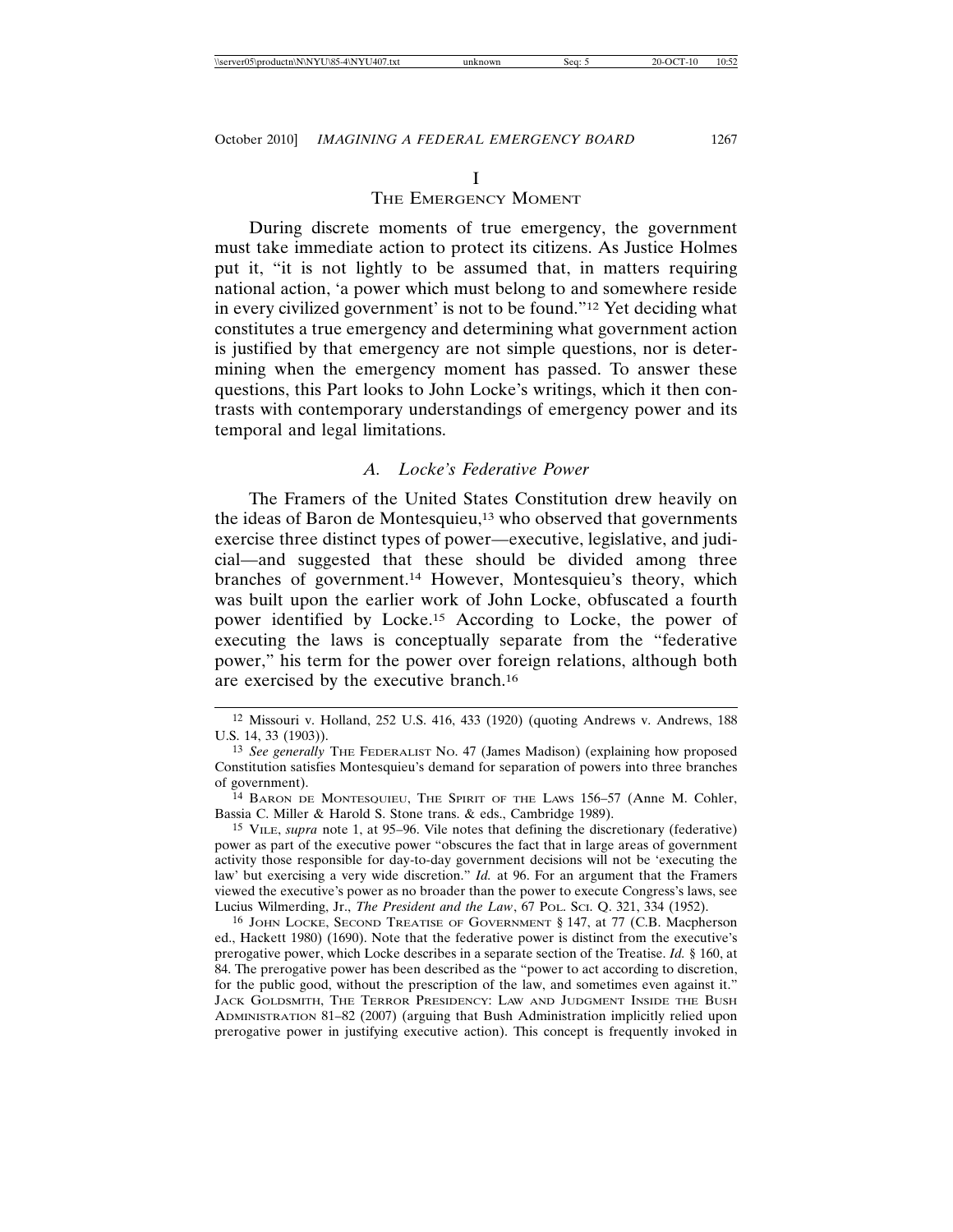Locke's executive power concerns only the implementation of the laws within the society. 17 These are the ex ante laws that govern the behavior of citizens, ensuring that they are aware of the legality or illegality of their actions.18 The federative power, in contrast, is the power over "all the transactions, with all persons and communities without the common-wealth  $\ldots$  ."<sup>19</sup> While the wielder of executive power acts according to a set of prospectively-defined rules, the wielder of federative power reacts ex post, because the exercise of federative power responds to actors exogenous to the legal system. This function is "much less capable to be directed by antecedent, standing, positive laws, than the *executive* . . . ."20 As a result, the power must "be left in great part to the prudence" of those who wield it.21 The federative power entails discretion, while the executive power does not.22 Thus, by necessity, the exercise of the federative power stands outside the three-pronged rule process. The legislature cannot anticipate all the scenarios that may arise in international affairs, and the government must have some other, reactive power; it must not be paralyzed when unanticipated events occur in the international arena.

Although the interrelationship between Locke's understanding of these two concepts is no doubt worthy of study, this Note employs the federative power alone as its theoretical framework, despite its focus on the domestic context. *See* Levinson & Balkin, *supra* note 9, at 1801–02 (discussing Locke's view of prerogative power and contrasting it with Machiavelli's).

17 LOCKE, *supra* note 16, § 151, at 78–79 (explaining that executive has no power other than through law).

18 *See id*. § 137, at 72 (describing laws as society's mechanism for pre-committing itself in order to "preserve [ ] lives, liberties and fortunes, and by *stated rules* of right and property to secure [ ] peace and quiet").

19 *Id*. § 146, at 76.

20 *Id*. § 147, at 77. Further, even where legislators enact ex ante statutes meant to guide reactive executive action, those statutes contain "vague standards that defy judicial enforcement ex post." Eric A. Posner & Adrian Vermeule, *Crisis Governance in the Administrative State: 9/11 and the Financial Meltdown of 2008*, at 21 (Univ. of Chi. Law Sch., John M. Olin Law & Econ. Working Paper No. 440, 2008), *available at* http:// ssrn.com/abstract=1301164.

21 LOCKE, *supra* note 16, § 147, at 77.

22 *See* VILE, *supra* note 1, at 67 (asserting that fact that executive and discretionary powers are "very distinct and very different functions cannot be too strongly emphasized").

support of executive unilateralism. *See* Stephen Holmes, *In Case of Emergency: Misunderstanding Tradeoffs in the War on Terror*, 97 CAL. L. REV. 301, 305 (2009). Locke, however, justified the prerogative power also in terms of the inability of other branches of government to act expeditiously. LOCKE, *supra*, § 160, at 84 (reasoning that "since in some governments the lawmaking power is not always in being, and is usually too numerous, and so too slow, for the dispatch requisite to execution," executive branch must have prerogative power).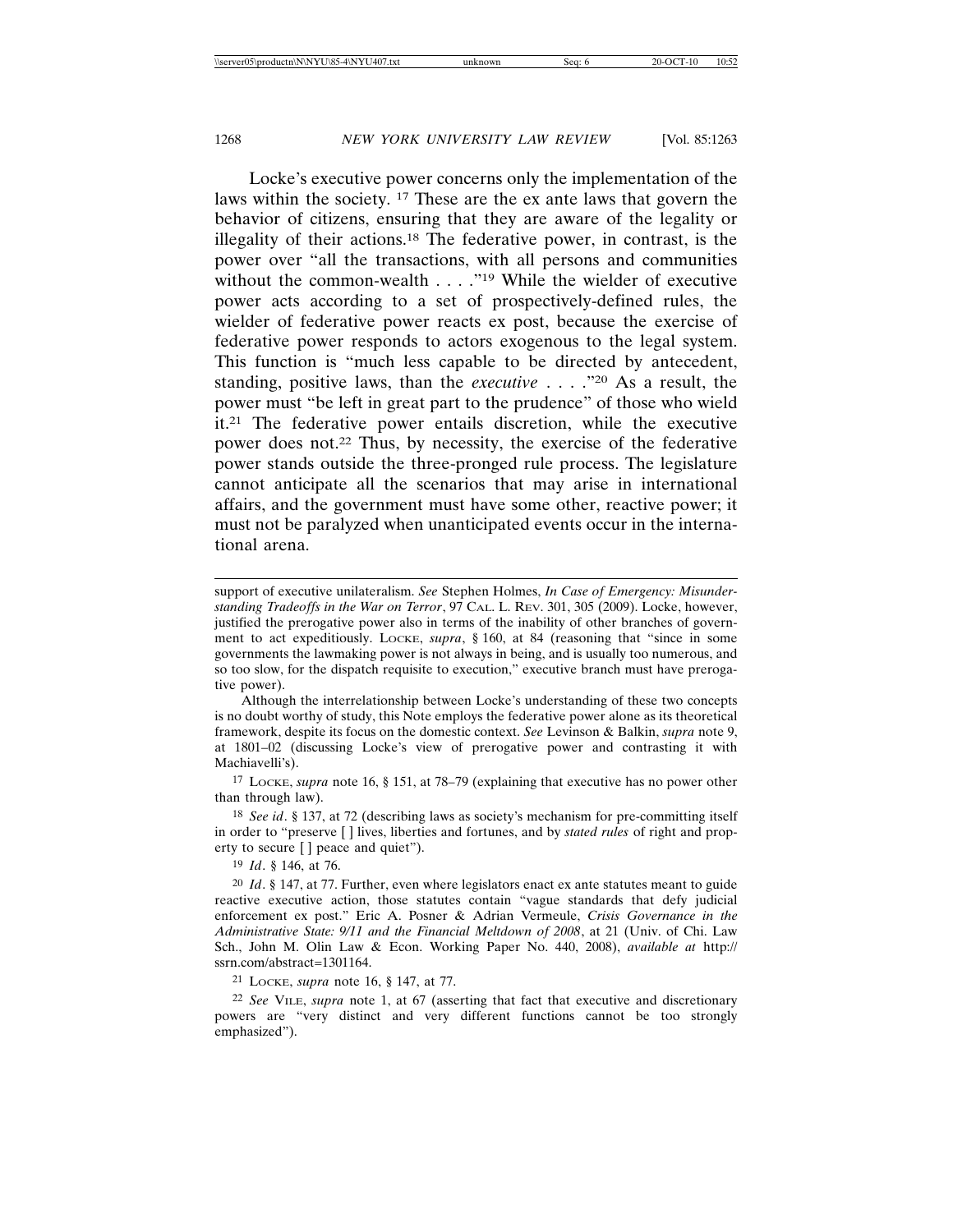Locke does not suggest that the executive is uniquely competent to wield this power. Rather, he argues that the executive power and the federative power must be placed in the same hands because the existence of two separate entities commanding such substantial authority "would be apt some time or other to cause disorder and ruin" when the two disagreed.<sup>23</sup> Furthermore, while both the federative and the executive power are subordinate to the legislature,<sup>24</sup> the legislature is not always in session. Since the executor of the laws must always be operative,<sup> $25$ </sup> she is better situated to wield the federative power whenever it might be called for. In sum, pragmatic necessity justifies lodging discretionary power over foreign affairs in the executive branch. Because the legislature cannot be relied upon to provide responses to international events either before or immediately after they occur, the executive branch must be granted the discretion to react.

## *B. Defining the Emergency Moment*

Locke's rigid separation between the executive and federative powers was not incorporated in the American Constitution.26 Nonetheless, Locke's distinction provides a useful lens through which to examine the nature of emergency moments. His basic insight was that the justification for executive discretion is rooted in the inability of the normal rule process to govern—even in the domestic sphere—when exogenous, unanticipated events require reaction.27 The President's discretionary power exists in order to handle situations that *cannot* be governed by pre-existing, positive law, suggesting a strong temporal limitation on that power: The executive may act unilaterally not until a crisis is completely over, but only until enough time has passed for Congress to weigh in.28 Locke described the executive as having broad power to act for the good of the society "where the municipal law has given no direction, till the legislative can conveniently be assembled to

27 LOCKE, *supra* note 16, § 147, at 77.

28 *Cf.* Bruce Ackerman, *The Emergency Constitution*, 113 YALE L.J. 1029, 1044 (2004) (urging "liberal constitutionalists [to] view the state of emergency as a crucial tool enabling public reassurance in the short run without creating long-run damage to foundational commitments to freedom and the rule of law").

<sup>23</sup> LOCKE, *supra* note 16, § 148, at 77.

<sup>24</sup> *Id*. § 153, at 79–80.

<sup>25</sup> *Id*. § 153, at 79.

<sup>26</sup> VILE, *supra* note 1, at 95. Indeed, the Framers allocated portions of the federative power to Congress. David J. Barron & Martin S. Lederman, *The Commander in Chief at the Lowest Ebb—Framing the Problem, Doctrine, and Original Understanding*, 121 HARV. L. REV. 689, 746 n.177 (2008).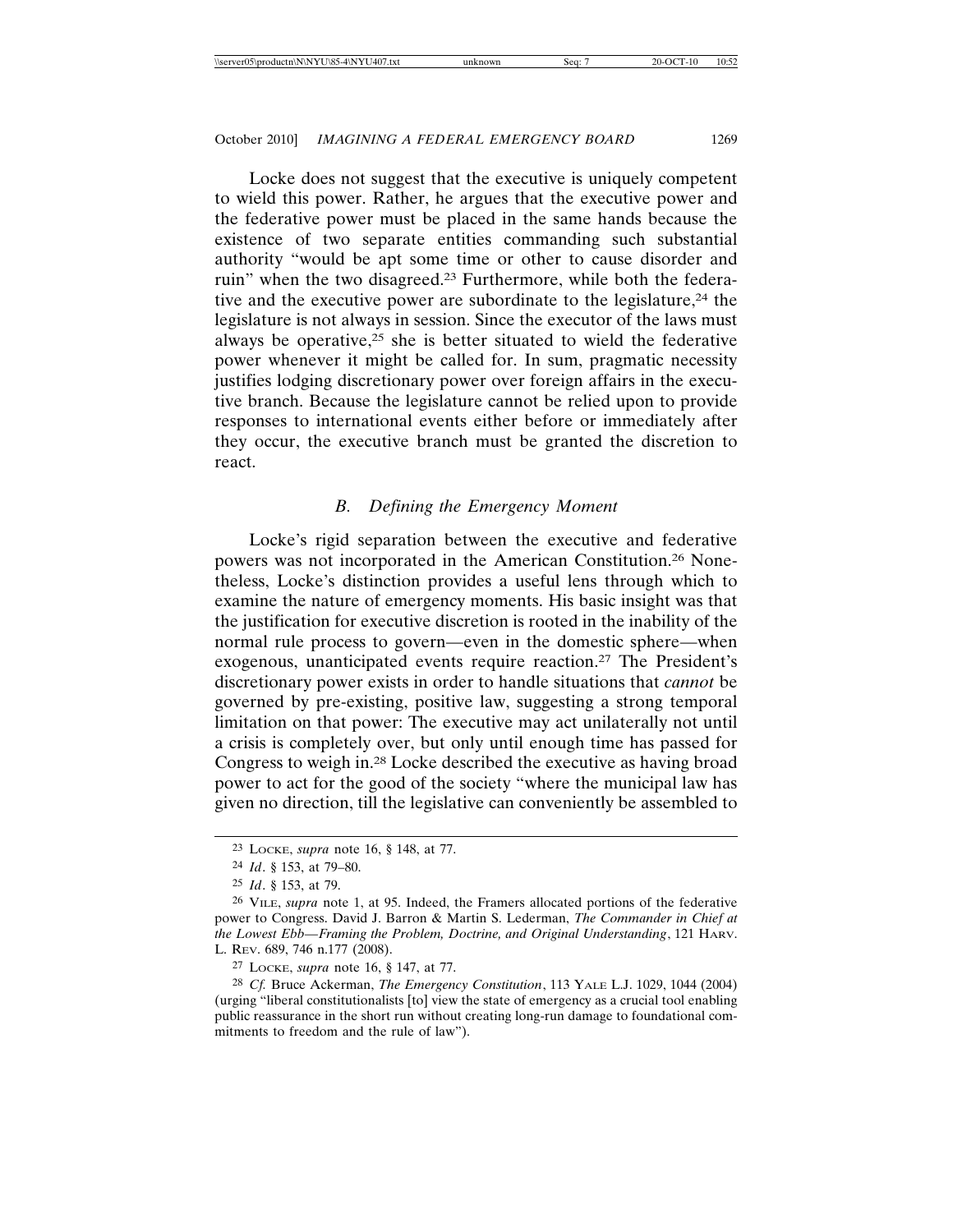provide for it."29 This interval between the arrival of a new state of affairs and a legislative reaction is the emergency moment with which this Note is concerned.

Under this definition, a state of emergency will necessarily be finite.30 A long-term period of heightened security concerns is not an emergency. It is instead a new norm, completely "capable to be directed by antecedent, standing, positive laws"31 passed by Congress. Thus, for instance, the so-called War on Terror, now in its ninth year, cannot be categorized as an emergency justifying extraordinary deference to the President's discretion.

The Supreme Court recognized this temporal limitation in *Boumediene v. Bush*. 32 There, the Court addressed the constitutional bounds of the President's discretionary authority to detain in the absence of a suspension of habeas corpus.33 While allowing that the Executive may detain an individual for a reasonable amount of time before that individual is entitled to the writ,<sup>34</sup> the Court held that the six years of detention that had elapsed for some petitioners without review by a court had surpassed this limit.<sup>35</sup> By the time the *Boumediene* decision was issued, the September 11 attacks were nearly seven years in the past. The Court was unwilling to find that the Constitution's separation-of-powers scheme was suspended as a result of that moment of crisis. Here, though, Congress *had* authorized the executive action, attempting to strip habeas from the detainees through means other than suspension of the writ.36 This bilateral agreement makes the Court's enforcement of the temporal limitation

<sup>29</sup> LOCKE, *supra* note 16, § 159, at 84.

<sup>30</sup> Contrast this notion with the nearly twenty-five-year official state of emergency that began with Truman's 1950 Declaration. Kim Lane Scheppele, *Law in a Time of Emergency: States of Exception and the Temptations of 9/11*, 6 U. PA. J. CONST. L. 1001, 1017 (2004).

<sup>31</sup> LOCKE, *supra* note 16, § 147, at 77.

<sup>32</sup> 128 S. Ct. 2229, 2262 (2008); *see also* Duncan v. Kahanamoku, 327 U.S. 304 (1946) (overturning Hawaiian civilians' convictions by military tribunal where crimes were nonwar-related and occurred eight months or more after attack on Pearl Harbor).

<sup>33</sup> The Court held that the Constitution guaranteed habeas rights to detainees held at Guantánamo. It then turned to addressing whether the Combatant Status Review Tribunals created by the executive branch provided an adequate substitute for a habeas proceeding before an Article III court. *Boumediene*, 128 S. Ct. at 2262–76.

<sup>34</sup> *Id*. at 2275–76.

<sup>35</sup> *Id*. at 2275.

<sup>36</sup> *See* Detainee Treatment Act of 2005, Pub. L. No. 109-148, 119 Stat. 2739, 2741–42 (codified at 28 U.S.C. § 801 note (2006)) (example of such means); Military Commissions Act of 2006, Pub. L. No. 109-366, 120 Stat. 2600, 2635–36 (codified at 28 U.S.C. § 2241 (2006)) (same).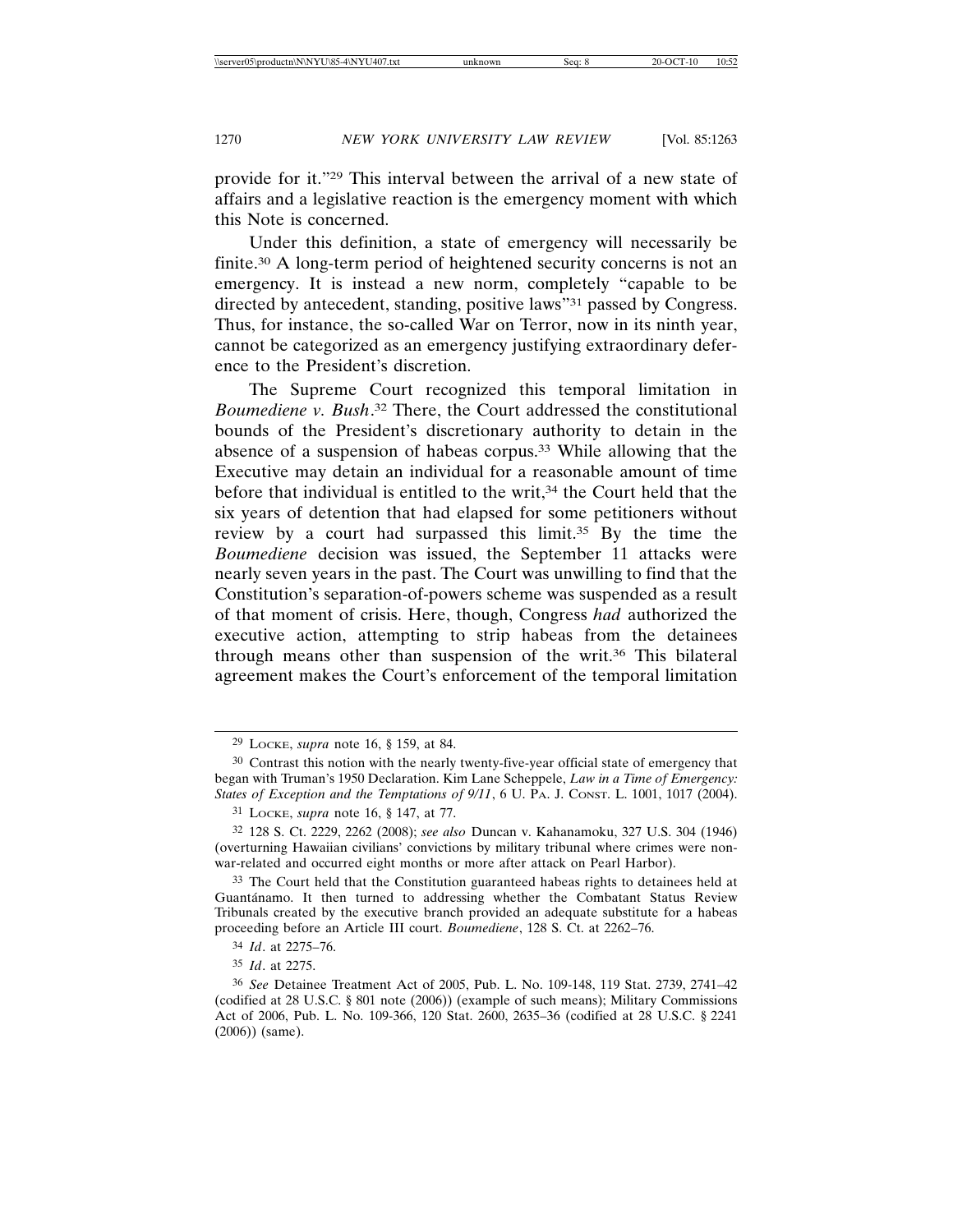even more significant; it held that not even Congress can extend the period of executive discretion indefinitely.37

The emergency moment is limited not only temporally, but also spatially. When the executive acts abroad in reaction to an emergency, that action inevitably bears resemblance to military strategy. This resemblance may be absent at home. Although the exact contours of the Commander-in-Chief power in the domestic context are a subject of great debate, it is sufficient to observe here that it is far less likely to be a constitutional trump card within sovereign territory.38 Since this Note focuses on the nature of emergency power that is *not* explicitly authorized by the Constitution, it brackets the question about the boundaries of the Commander-in-Chief power by focusing purely on the domestic context, where readers are least likely to view the Commander-in-Chief power as explicit authorization for discretionary executive action.39 Further, because the three-step rule process described above<sup>40</sup> exists primarily to lay out the legal framework *within* the United States, it is inside of those borders that discretionary executive action will represent the grossest deviation from the legal norm. Still, in our globalized and networked world, this Note concedes the point that it is not always possible to neatly separate the domestic and international elements of an emergency response. This Note nonetheless focuses on the domestic context, leaving questions of cross-border entanglement for another day.

These temporal and spatial limits do not provide an answer to the fundamental, substantive question: What types of crises can constitute emergencies justifying the use of discretionary executive action? Emergency conditions have been described as those "which have not attained enough . . . stability or recurrency to admit of their being

<sup>37</sup> In this way, *Boumediene* fulfills Samuel Issacharoff and Richard Pildes's prediction that, in wartime, courts will act to protect the separation of powers rather than to secure individual liberties directly. Samuel Issacharoff & Richard H. Pildes, *Between Civil Libertarianism and Executive Unilateralism: An Institutional Process Approach to Rights During Wartime*, 5 THEORETICAL INQ. L. 1, 5 (2004). But this institutional process account applies only when the three-pronged rule process is in effect; that is, it does not apply to moments of true exigency in which the President, by necessity, utilizes the prerogative power.

 $38$  Of course, as the recent Guantánamo cases have demonstrated, the boundary between sovereign and non-sovereign territory may itself be unclear. *See Boumediene*, 128 S. Ct. at 2258–59, 2261–62 (declining to treat Guantánamo Bay as foreign territory, given history and terms of United States's lease).

<sup>39</sup> *But see* David Cole, *Reviving the Nixon Doctrine: NSA Spying, the Commander in Chief, and Executive Power in the War on Terror*, 13 WASH. & LEE J. CIV. RTS. & SOC. JUST. 17, 17–18 (2006) (pointing out that President George W. Bush continued to assert Commander-in-Chief authority to conduct domestic wiretapping without court approval even though Congress had outlawed such practices).

<sup>40</sup> *See supra* note 1 and accompanying text.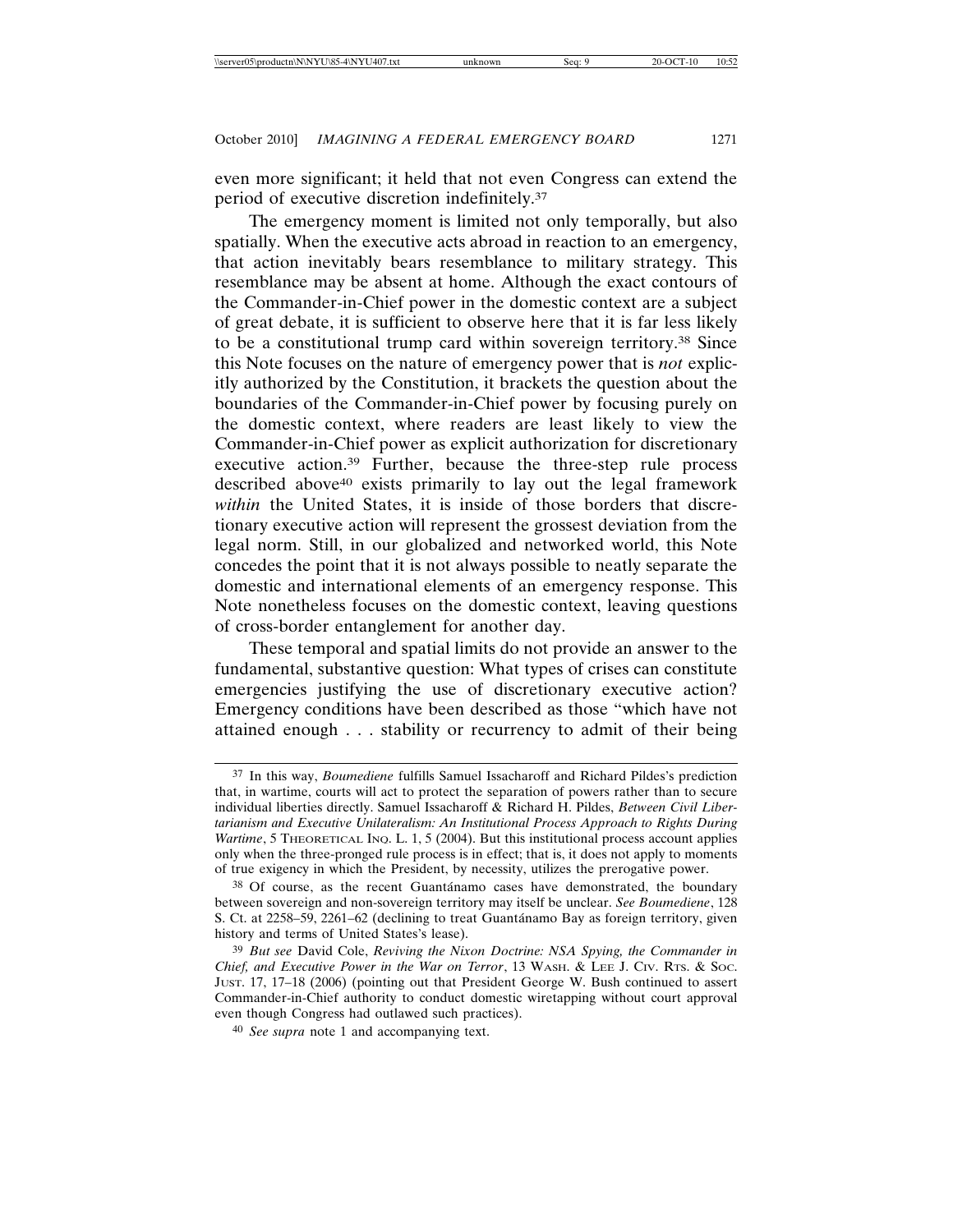dealt with according to rule."41 Such emergency situations have been divided into three categories: grave political crises (encompassing wars, terrorist attacks, riots, and rebellions), economic crises, and natural disasters.42 Although there are important differences among these three types of crises, for the purposes of this Note, any of them may constitute an emergency as each may require an immediate domestic response before Congress can be adequately consulted.43 This Note will focus primarily on political crises, which have been the subject of much of the relevant literature and jurisprudence. The concern about the unbounded nature of executive emergency power that motivates this Note arises, in substantial part, in reaction to the post-September 11 bleeding of the President's Commander-in-Chief power into the domestic context.44 However, its framework, and its proposed solution, should be applicable in all three kinds of emergency situations.

# *C. Emergency Discretion: Legal or Extra-Legal?*

The federative power described by Locke is extra-legal, allowing for executive action unauthorized by law but justified by necessity.45 The Framers shared this notion, believing that, when forced by an emergency, the President could take unlawful action and expect subsequent approval from Congress to legalize it.<sup>46</sup> Their understanding

44 *See* Rosa Ehrenreich Brooks, *War Everywhere: Rights, National Security Law, and the Law of Armed Conflict in the Age of Terror*, 153 U. PA. L. REV. 675, 720–25 (2004) (arguing that War on Terror's blurring of boundaries between zones of conflict and zones of peace has "potentially breathtaking domestic consequences"); Cole, *supra* note 39, at 17–18 (describing Bush argument that Commander-in-Chief power justifies domestic wiretapping without court approval); Stephen I. Vladeck, *Congress, the Commander in Chief, and the Separation of Powers After* Hamdan, 16 TRANSNAT'L L. & CONTEMP. PROBS. 933, 953–55 (2007) (describing Bush administration attempt to exercise "Commander in Chief override" to invalidate statutory limitations on domestic wiretapping).

45 LOCKE, *supra* note 16, at 77, § 147; *see also* Jules Lobel, *Emergency Power and the Decline of Liberalism*, 98 YALE L.J. 1385, 1392 (1989) (arguing that several of Thomas Jefferson's exercises of presidential power were consistent with Locke's views on executive prerogative).

46 *See, e.g.*, 16 ANNALS OF CONGRESS 516 (1807) (reporting speech of Representative Bidwell, who observed that when President engages in "acts not provided for by any law . . . he must act under a high responsibility, and throw himself upon the justice of his

<sup>41</sup> EDWARD S. CORWIN, THE PRESIDENT: OFFICE AND POWERS 1787–1957, at 3 (4th rev. ed. 1957).

<sup>42</sup> Oren Gross, *Chaos and Rules: Should Responses to Violent Crises Always Be Constitutional?*, 112 YALE L.J. 1011, 1025 n.44 (2003).

<sup>43</sup> *But see id.* at 1026 (asserting that "an economic crisis usually allows (but does not have to allow) for longer response periods, thus enabling interbranch action"). For an argument that Roosevelt responded to the Great Depression as if it were a foreign enemy, see Michal R. Belknap, *The New Deal and the Emergency Powers Doctrine*, 62 TEX. L. REV. 67, 70–76 (1983).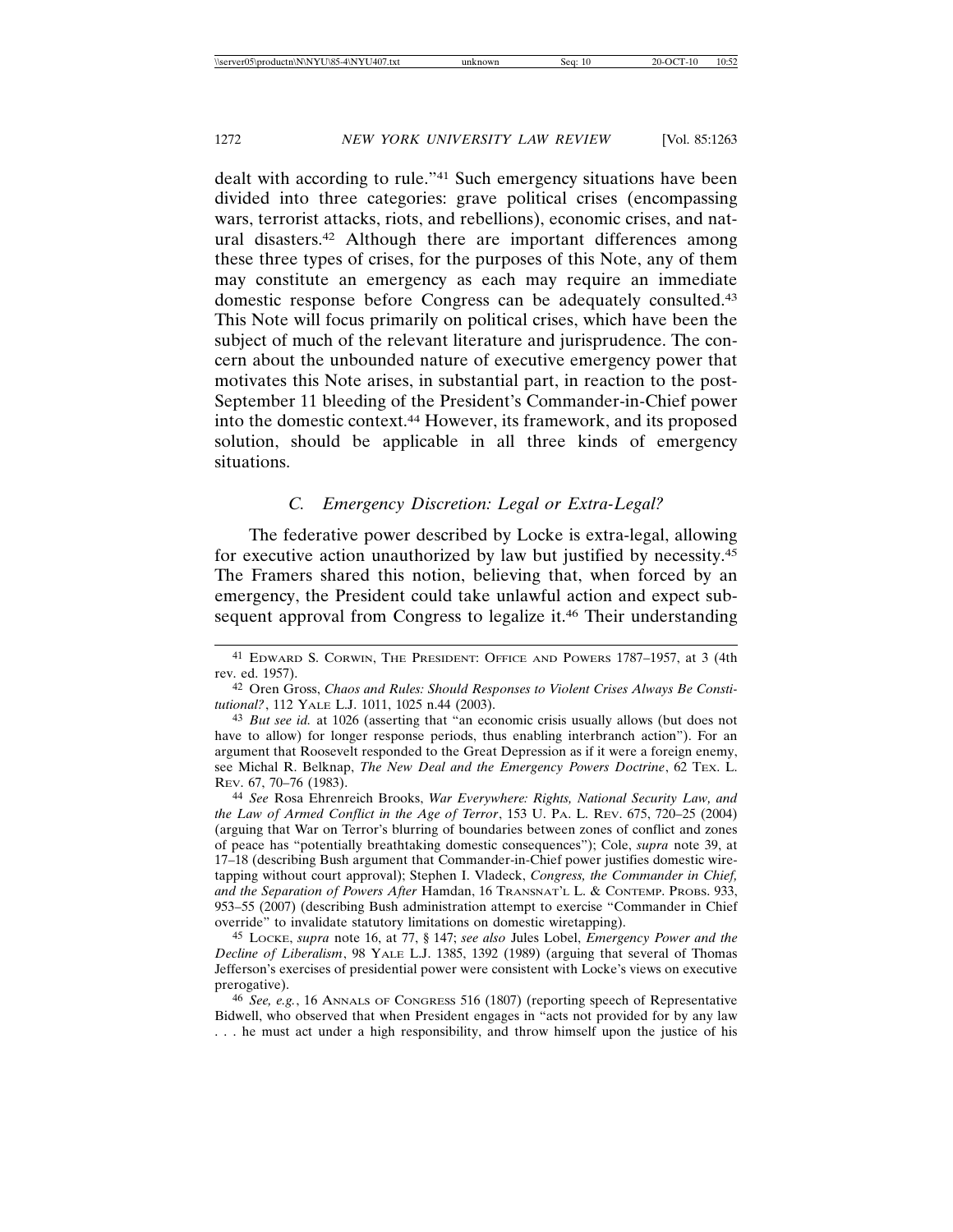prevailed throughout the eighteenth and nineteenth centuries,47 and it had two major advantages. First, it ensured that the President would take care to act only when he felt assured of popular and congressional support for his actions.<sup>48</sup> Second, it preserved a "boundary line separating and protecting the normal constitutional order from the dark world of crisis government," preventing an emergency response from setting a precedent that could justify action in non-emergency periods.49 However, this view of the discretionary power has one major drawback: It guarantees that the rule of law will be suspended altogether in moments of emergency.50

Fear of the corrosive effects of such moments of suspension led Niccolo Machiavelli to argue in favor of the opposite approach: The exercise of emergency powers should be defined as lawful.<sup>51</sup> He wrote:

[I]f a usage is established of breaking institutions for good objectives, then under that pretext they will be broken for evil ones. So that no Republic will be perfect, unless it has provided for everything with laws, and provided a remedy for every incident, and fixed the method of governing it.52

Since it may be anticipated that the government will at some point exercise discretionary emergency powers, these powers must be

47 Lobel, *supra* note 45, at 1397.

48 *See* Gross, *supra* note 42, at 1024 (arguing that executive actor's uncertainty about whether action will be ratified ex post raises costs of choosing extralegal action); Wilmerding, *supra* note 15, at 329 (pointing out that officer who must seek ex post approval will be very careful to make sure her excuse is invincible).

49 Lobel, *supra* note 45, at 1388; *see* Wilmerding, *supra* note 15, at 330 (warning that "an act legally done can always be drawn into precedent").

50 I use "rule of law" in the formalist sense, to mean only that "the government shall be ruled by the law and subject to it." Joseph Raz, *The Rule of Law and Its Virtue*, *in* THE AUTHORITY OF LAW (1979), *reprinted in* READINGS IN THE PHILOSOPHY OF LAW 13, 14 (Keith Culver ed., 1999).

51 J. MALCOLM SMITH & CORNELIUS P. COTTER, POWERS OF THE PRESIDENT DURING CRISIS 8 (1972).

52 1 NICCOLO MACHIAVELLI, DISCOURSES UPON THE FIRST TEN (BOOKS) OF TITUS LIVY bk. I, ch. 34 (Jon Roland ed., Henry Neville trans., 1675) (1517), *available at* http:// www.constitution.org/mac/disclivy\_.htm.

country"); GAZETTE OF THE UNITED STATES (Philadelphia), Mar. 9, 1793, at 321 (reporting speech of William Smith of North Carolina, suggesting deviations from law in time of emergency ought to be tested on their own "merits or demerits"); *see also* Barron & Lederman, *supra* note 26, at 746 (asserting historical understanding that, after acting extraconstitutionally in moment of crisis, President should "publicly confess such civil disobedience and throw himself on the mercy of the legislature and the public"); Monaghan, *supra* note 8, at 25 (stating Framers' understanding that, while "emergency could not justify presidential conduct, the President and his subordinates could expect indemnification"); Wilmerding, *supra* note 15, at 324 (arguing that Framers, without exception, held this view).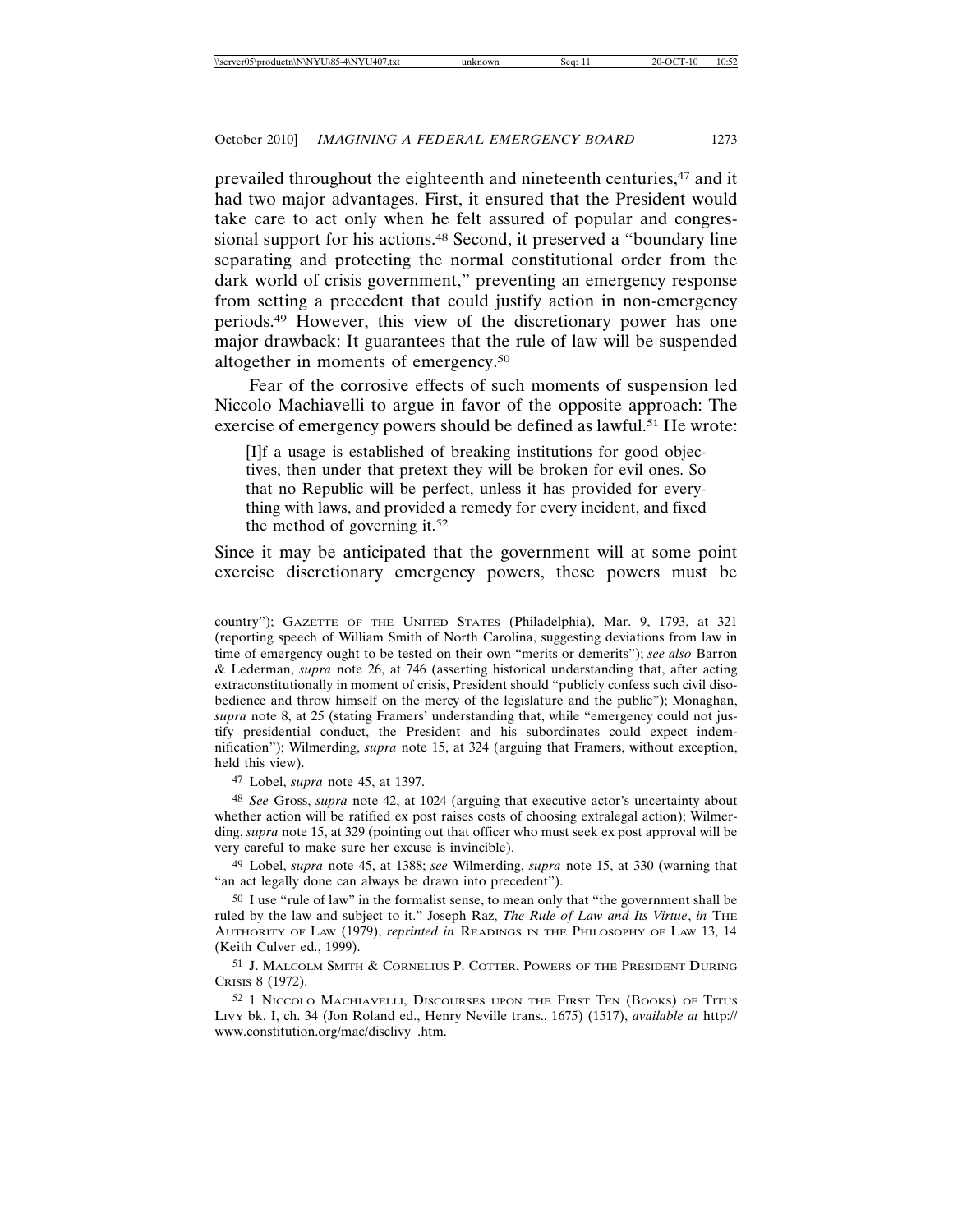defined to be legal, lest their exercise wear away at society's commitment to the rule of law.<sup>53</sup>

During the course of the twentieth and twenty-first centuries, American attitudes towards emergency power seem to have moved away from the Framers' view and toward Machiavelli's.54 No longer do we assume that executive action taken without explicit Congressional authorization is illegal until retroactively cured. Indeed, Justice Jackson explicitly rejected this assumption in *Youngstown Sheet &* Tube Co. v. Sawyer,<sup>55</sup> as this Note later discusses in greater detail.<sup>56</sup> Rather, as American involvement abroad has engendered a sense of perpetual crisis, and as the growth of the administrative state has habituated Americans to discretionary executive action in many policy areas, presidential emergency power is increasingly discovered within Article II of the Constitution, so that the President is never formally said to be acting outside the laws.<sup>57</sup> Yet, without a fixed notion of the temporal and spatial limits of this emergency power, the evolving constitutionalization of emergency government cannot serve the boundary-defining function that Machiavelli envisioned.58 That is, while finding justification for emergency action in the Constitution solves the rule-of-law aspects of the dilemma, it cannot, without more, help us cabin the exercise of executive power.

Neither the extra-constitutional nor the constitutional model of emergency power is entirely satisfying in the American context. Although the former ideally incentivizes presidential restraint, it creates the morally and legally discouraging necessity for the President,

<sup>53</sup> *See* Levinson & Balkin, *supra* note 9, 1801 (reading Machiavelli as demanding that constitutions "include ways of responding to emergencies that do not require political leaders to choose between Scylla and Charybdis: the disaster caused by hyperfidelity to legal constraints or the destruction of republican government by recourse to out-and-out illegality").

<sup>54</sup> Posner and Vermeule characterize this shift in attitude as a move from "Madisonian" to "Schmittian" ideas. Posner & Vermeule, *supra* note 20, at 3. In their view, the Framers shared Locke's view that the President could take interim emergency measures only until Congress convenes. Within the administrative state, by contrast, rational legislators and judges have no real choice but to "delegate sweeping power to the executive to cope with the crisis." *Id.* at 16. In so arguing, Posner and Vermuele build on the ideas of Weimar jurist Carl Schmitt.

<sup>55</sup> 343 U.S. 579 (1952) (Jackson, J., concurring).

<sup>56</sup> *See infra* Part III.C.

<sup>57</sup> *See* Lobel, *supra* note 45, at 1404 ("The effect of both the ideology and reality of permanent crisis has dramatically transformed the constitutional boundaries between emergency and non-emergency powers.").

<sup>58</sup> Indeed, Machiavelli urged resort to the model of the Roman dictator, whose appointment expired after a predetermined period of time. MACHIAVELLI, *supra* note 52, at bk. II, ch. 34.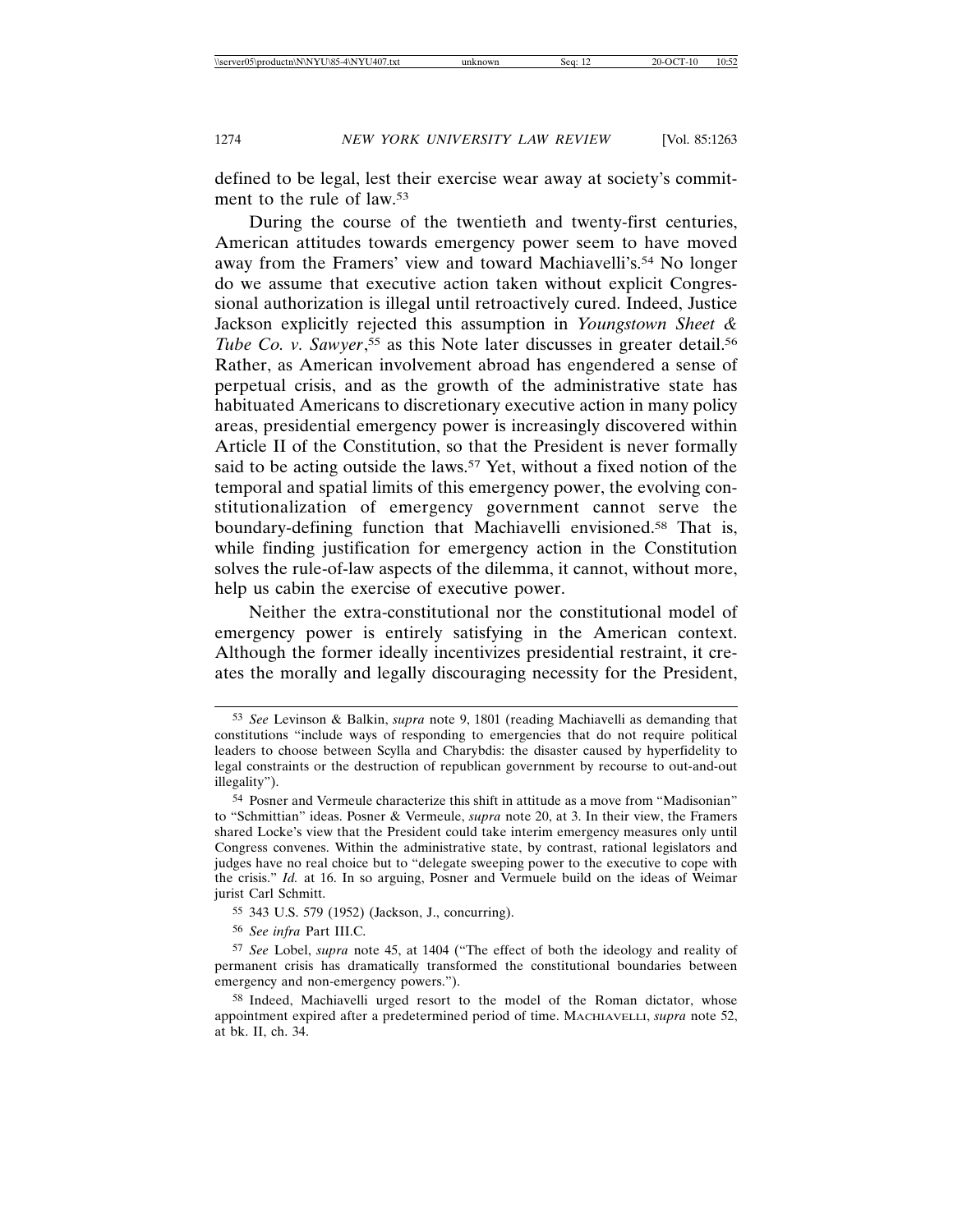the chief executor of our laws, to act illegally in an emergency.59 Further, the notion that retrospective legislation can expunge that illegality seems like a clear cheat—either a prohibited ex post facto law60 or an exercise of the Article II pardon power.<sup>61</sup> The constitutional model, however, creates problems with or without an amendment granting the President the power to act in an emergency. Without an amendment, the emergency power expands inexorably; the executive seems to define the emergency and the actions it justifies without fear of interference from the courts.62 However, it is difficult to believe that the passage of a constitutional amendment would *increase* the degree of oversight exercised by the courts; consider, by way of comparison, constitutionally protected habeas corpus rights, which the Supreme Court assiduously avoided declaring to be required by the Constitution for close to two and a quarter centuries.63 Thus, regardless of whether the Constitution provides explicit authorization, the constitutional model provides the executive with a level of discretionary authority that perverts the separation of powers and raises the specter of tyranny with which Machiavelli was concerned.

This Note will now turn to the construction of a third way through this dilemma. It will describe a statutory scheme that builds on the possibilities of the administrative state while remaining mindful of the constraints of constitutional law. It aims to satisfy Machiavelli's desire for legalized, bounded emergency power while simultaneously ensuring presidential reluctance to exercise that power, except in true moments of emergency.

#### II

## THE FEDERAL EMERGENCY BOARD

Any attempt to legalize executive emergency power must be particularly careful to build in safeguards against abuse, since it will pro-

63 Indeed, the 2008 decision in *Boumediene v. Bush*, 128 S. Ct. 2229 (2008), was the Court's first formal recognition of a constitutional right to the remedy of judicial inquiry into the legality of detention. RICHARD H. FALLON, JR., JOHN F. MANNING, DANIEL J. MELTZER & DAVID L. SHAPIRO, HART AND WECHSLER'S THE FEDERAL COURTS AND THE FEDERAL SYSTEM 48 (5th ed. Supp. 2008).

<sup>59</sup> This is true despite the fact that executive branch officials will seek to justify their actions through "vague claims of inherent power" or "creative readings of old statutes." Posner & Vermuele, *supra* note 20, at 22.

<sup>60</sup> U.S. CONST. art. I, § 9, cl. 3.

<sup>61</sup> *Id.* art. II, § 2, cl. 1.

<sup>62</sup> *See* Lobel, *supra* note 45, at 1418–21 (discussing War on Drugs and Iran-Contra Affair as examples of executives asserting expanded emergency powers); Levinson & Balkin, *supra* note 9, at 1844 (finding that, in United States, "emergency powers usually do not evaporate after a limited time, but rather become part of the basic statutory framework").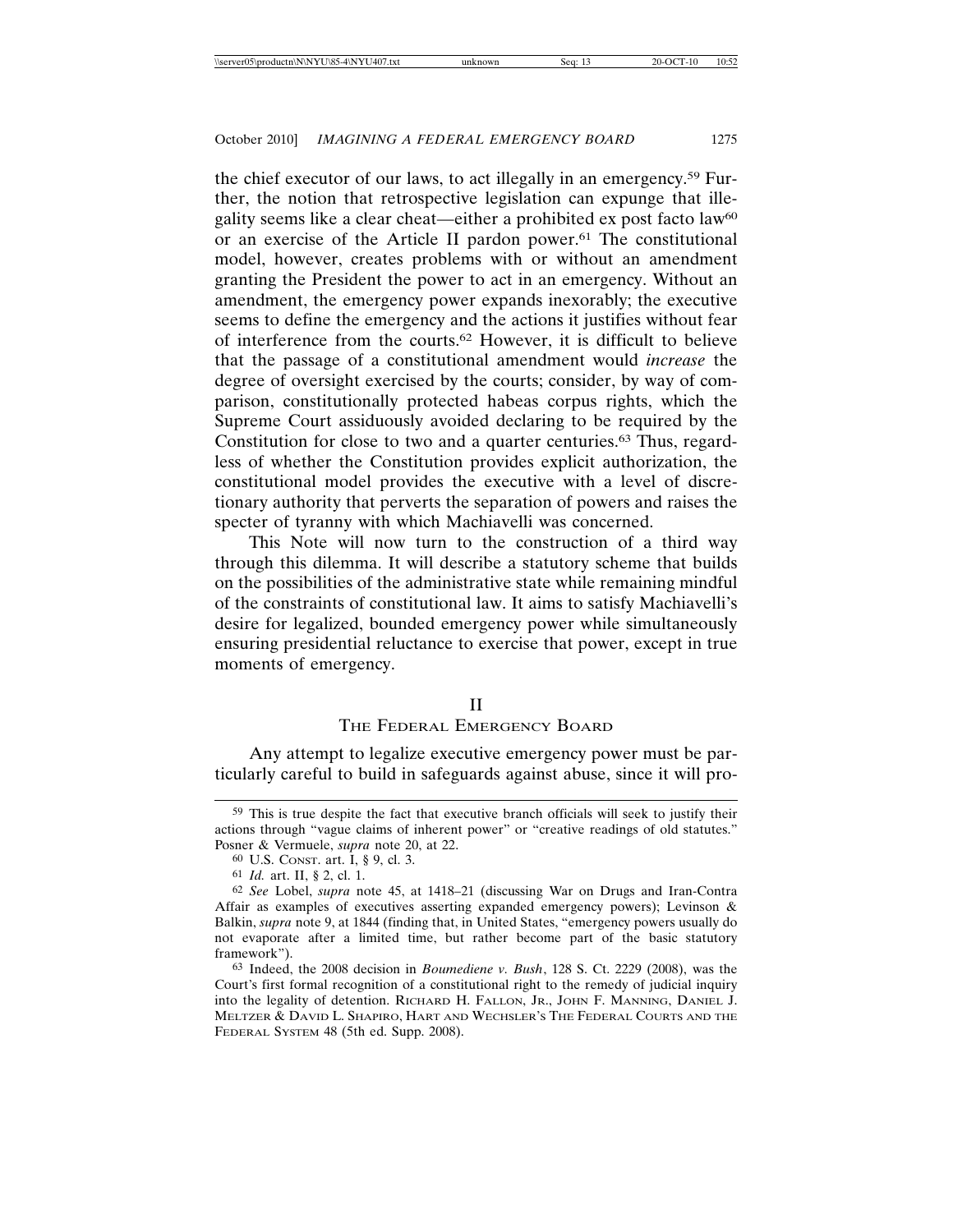vide the President with legal cover for the exercise of enormous discretion, albeit for a highly limited period of time. This Part explains the deficiencies of the extant statutory regime around emergency moments, and imagines a Federal Emergency Board (FEB), insulated from political pressure, that would legally authorize discretionary executive power during finite moments of true emergency so long as any discretionary action is rationally related to the emergency.64

## *A. Shortcomings of the Extant Statutory Regime*

Since the era of Woodrow Wilson, American presidents have issued proclamations unilaterally declaring the country to have entered an emergency.65 In 1973, a Senate special committee studying emergency powers identified 470 statutes that delegated to the President special authority to handle a wide variety of emergencies.<sup>66</sup> Congressional dissatisfaction with the expansion of executive power, particularly over the conduct of the Vietnam War,<sup>67</sup> soon led to the passage of the National Emergencies Act ("NEA").<sup>68</sup> The NEA standardized and formalized the procedure for declaring emergencies that would trigger enhanced executive power under any of these hundreds of statutes. It provides:

(a) With respect to Acts of Congress authorizing the exercise, during the period of a national emergency, of any special or extraordinary power, the President is authorized to declare such national emergency. Such proclamation shall immediately be transmitted to the Congress and published in the Federal Register. (b) Any provisions of law conferring powers and authorities to be exercised during a national emergency shall be effective and remain in effect (1) only when the President (in accordance with subsection (a) of this section), specifically declares a national emergency, and

(2) only in accordance with this chapter. $69$ 

<sup>64</sup> See *infra* Part III.A for an explanation of the rational relationship test.

<sup>65</sup> HAROLD C. RELYEA, CONG. RESEARCH SERV., NATIONAL EMERGENCY POWERS 7 (2007), *available at* http://www.fas.org/sgp/crs/natsec/98-505.pdf.

<sup>66</sup> *Id.* at 3 (citing S. REP. NO. 93-549 (1973)); *see* Trading with the Enemy Act, Pub. L. No. 65-91, 40 Stat. 411 (1917) (codified at 50 U.S.C. app. §§ 1–44 (2006)). Wilson's first proclamation concerned wartime water transportation policy. Proclamation, 39 Stat. 1814 (1917) (repealed by 41 Stat. 1359 (1921)). The second proclamation, issued by Roosevelt, declared the bank holiday, an attempt to implement New Deal regulation of financial institutions. Proclamation, 48 Stat. 1689 (1933). This emergency continued in one form or another (and sometimes several), *see, e.g.*, Pub. L. No. 73-1, 48 Stat. 1, 7–9 (1933), through the passage of the National Emergencies Act.

<sup>67</sup> RELYEA, *supra* note 65, at 1, 9.

<sup>68</sup> Pub. L. No. 94-412, 90 Stat. 1255 (1976) (codified at 50 U.S.C §§ 1601, 1621, 1622, 1631, 1641, 1651 (2000)).

<sup>69</sup> 50 U.S.C. § 1621 (2006).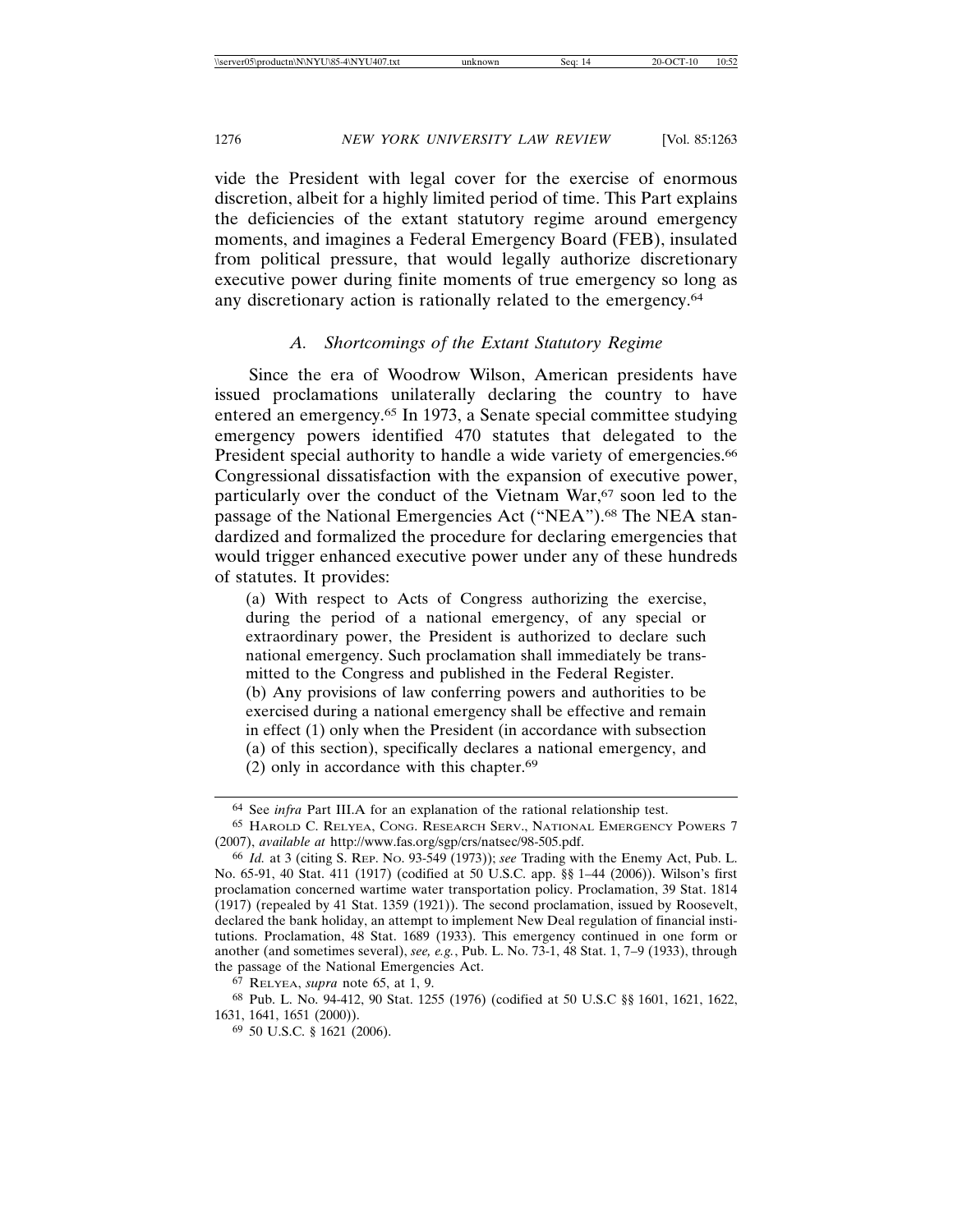Yet, as discussed below in Part II.B, the NEA was flawed from the outset, as it left the power to declare the emergency in the hands of the executive, whose authority would increase as a result of the declaration.

Under the NEA, termination of an emergency can occur in several ways. First, the President may issue a proclamation terminating the emergency.70 Second, Congress can end it by passing a joint resolution—significantly harder to achieve.71 This was originally done through the legislative veto, but that mechanism was found to be unconstitutional in 1985.72 Finally, the emergency lapses at the end of one year, unless the President again publishes the proclamation of the emergency in the Federal Register in the months leading up to the anniversary.73 The NEA, then, does attempt to delimit the interval of emergency during which the executive can exercise extraordinary powers. Nonetheless, these intervals tend to be much longer than necessary for Congress to respond; as of January, 2006, forty-six states still had states of emergency in effect related to Hurricane Katrina, which had struck the Gulf Coast five months earlier.<sup>74</sup>

Numerous statutes provide for declarations of emergency, using procedures laid out in the NEA. One example is the Disaster Relief and Emergency Assistance Act of 1974 ("Stafford Act"),75 under which President Bush declared an emergency after Hurricane Katrina.76 The Stafford Act defines an emergency as any occasion "for which, *in the determination of the President*, Federal assistance is needed . . . to save lives and to protect property and public health and safety, or to lessen or avert the threat of a catastrophe in any part of the United States."77 Given the breadth of the definition, the President's discretion here is substantial, and once he has declared such an emergency, he can determine how and where federal money will be spent—a power that would otherwise belong to Congress.<sup>78</sup>

<sup>70</sup> *Id.* § 1622(a)(1).

<sup>71</sup> 50 U.S.C. § 1622(a)(1) (2006); Kim Lane Scheppele, *Small Emergencies*, 40 GA. L. REV. 835, 845 n.42 (2005).

<sup>72</sup> INS v. Chadha, 462 U.S. 919 (1983).

<sup>73</sup> 50 U.S.C. § 1622(d) (2006).

<sup>74</sup> Scheppele, *supra* note 71, at 841.

<sup>75</sup> Pub. L. No. 100-707, 102 Stat. 4689 (codified at 42 U.S.C. §§ 5121–5207 (2006)).

<sup>76</sup> *See* White House Statement on Federal Emergency Assistance for Louisiana (Aug. 27, 2005), *available at* http://georgewbush-whitehouse.archives.gov/news/releases/2005/08/ 20050827-1.html (reporting declaration of emergency authorized by Title V of Stafford Act); *see also* FEMA Disaster Assistance Policy 1004 (May 15, 2007), *available at* http:// www.fema.gov/pdf/hazard/major\_disaster\_requests.pdf (citing Stafford Act as authority for declarations of emergency).

<sup>77</sup> § 103, 102 Stat. at 4689 (codified at 42 U.S.C. § 5121) (emphasis added).

<sup>78</sup> *See* Scheppele, *supra* note 71, at 843.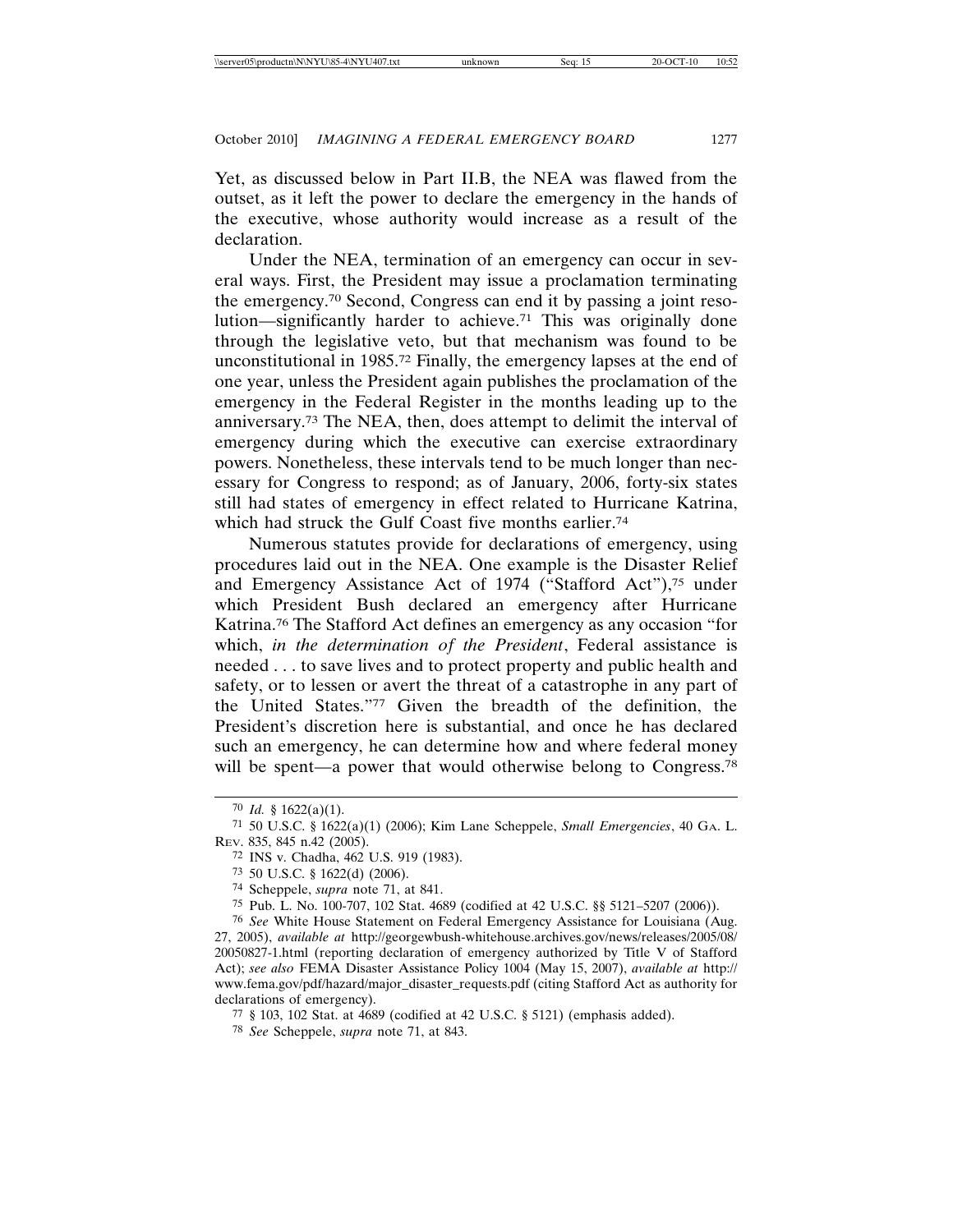This is precisely the kind of concentration of authority that the separation of powers exists to prevent and one that would disappear if my proposed FEB replaced the NEA regime.

#### *B. Heteroinvestiture: A Structural Lesson from Ancient Rome*

The chief virtue of allowing emergency action to remain in the murky realm of the extra-constitutional is that a President is unlikely to take an illegal action unless it seems absolutely necessary.79 If emergency action is to be brought under the rule of law, separation of powers principles must perform that checking function. In order for the FEB to accomplish this goal, it would employ the principle of heteroinvestiture<sup>80</sup>—the rule that the party declaring the emergency must be completely separate from the party who gains power as a result of the emergency.81

Heteroinvestiture was a guiding principle in the ancient Roman republic. There, at a moment of crisis, the Senate could direct consuls to appoint a dictator, who ruled with nearly absolute power for a predetermined period of six months.82 None of his actions retained legal effect after the termination of his period of service. An American structure must echo this heteroinvestiture in order to ensure that legalization of emergency discretion would not allow the President to act without Congressional approval whenever she believed it to be expedient.83

Heteroinvestiture is satisfied by normal separation of powers principles when Congress passes a law authorizing the President to exercise new powers in response to a crisis because Congress defines the powers and can place limits on the interval during which they may be exercised. Then, the President is unable to "suit the law, both in its making, and execution, to [his] own private advantage."84 However,

<sup>79</sup> *See supra* note 48.

<sup>80</sup> This useful term was coined by Ferejohn and Pasquino, *supra* note 4. Levinson and Balkin discuss the Roman structure briefly. Levinson & Balkin, *supra* note 9, at 1844 ("Noteworthy in the Roman dictatorship is the division of labor between the body that declared the existence of an emergency and the person who held emergency powers.").

<sup>81</sup> Ferejohn & Pasquino, *supra* note 4, at 218. As Carl Schmitt put it succinctly, "[s]overeign is he who decides on the exception." CARL SCHMITT, POLITICAL THEOLOGY: FOUR CHAPTERS ON THE CONCEPT OF SOVEREIGNTY 1 (George Schwab trans., MIT Press 1985) (1922).

<sup>82</sup> Ferejohn & Pasquino, *supra* note 4, at 211–12. For an in-depth discussion of the dictatorship, see CLINTON L. ROSSITER, CONSTITUTIONAL DICTATORSHIP: CRISIS GOVERN-MENT IN THE MODERN DEMOCRACIES 15-28 (1948).

<sup>83</sup> *See* Monaghan, *supra* note 8, at 35–36 (expressing concern that judicial recognition of presidential emergency power would amount to routine discretionary authority in President).

<sup>84</sup> LOCKE, *supra* note 16, § 143, at 76.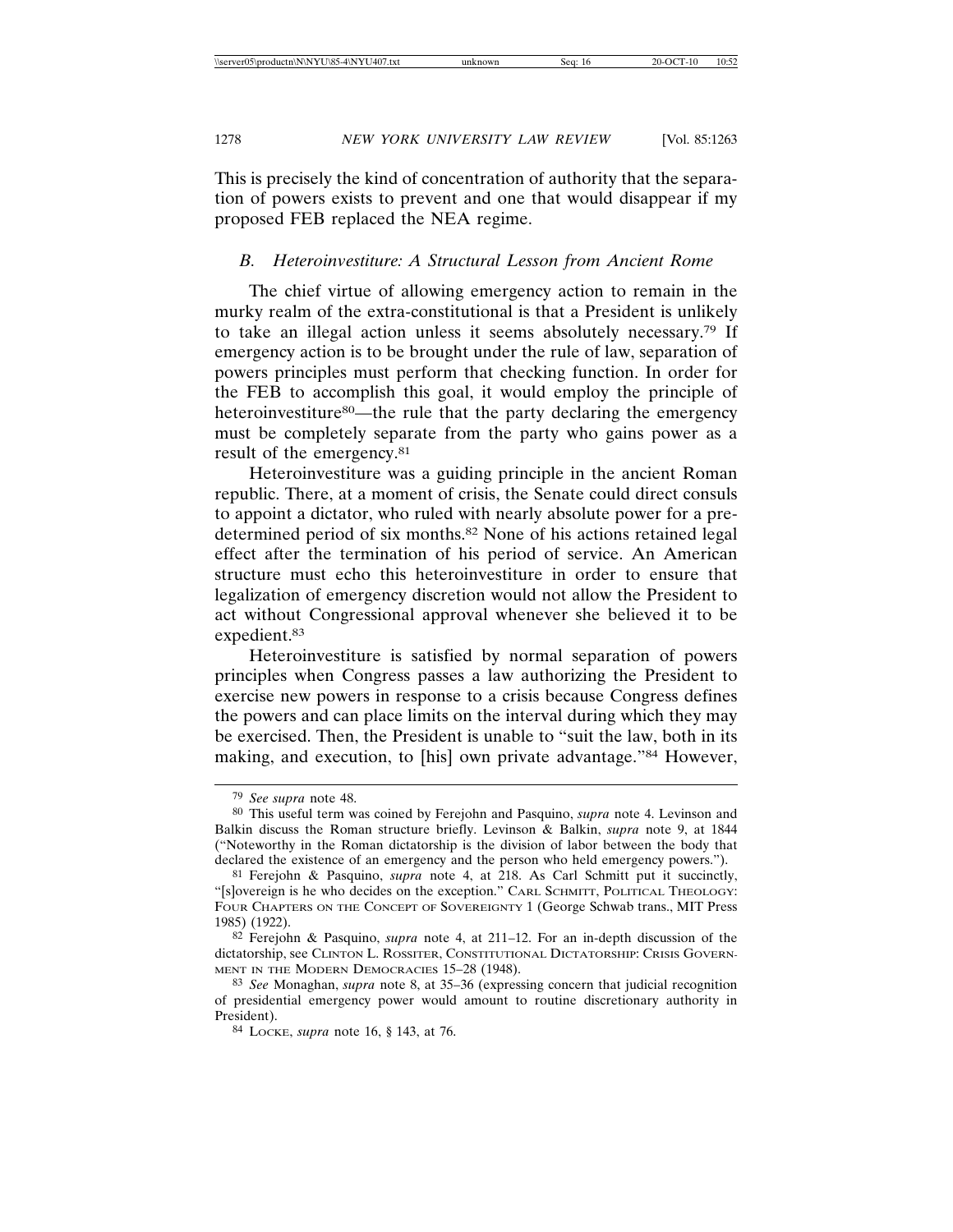once such a delegation has occurred, the "emergency moment" has passed, as Congress has had an opportunity to act.85

What is needed, then, is some faster-acting body empowered to temporarily authorize the use of presidential emergency powers until Congress can pass new legislation, thereby ending the emergency moment. Heteroinvestiture demands that the FEB be structured so its members do not stand to gain personally from the expansion of executive power and are not tools of the President's political agenda. These organizing principles point towards a structure already conceived by Congress and approved as constitutional by the Supreme Court nearly eighty years ago: the independent executive agency.<sup>86</sup> This Note will now explore what such a Federal Emergency Board might look like.

## *C. Structure and Function of the Federal Emergency Board*

With multiple mechanisms in place to ensure that the board members remain independent of the President, and that the Board has no opportunity to expand its own power during moments of emergency, the FEB would function like the Roman consuls, initiating and legalizing the exercise of emergency powers from a position of relative disinterest. The FEB would employ a structure similar to the Federal Reserve Board ("Fed"),<sup>87</sup> a model that Levinson and Balkin also employ in their proposal.<sup>88</sup> Like the Fed, the FEB would consist of seven members, appointed by the President with the advice and consent of the Senate to terms of fourteen years and removable only for cause. As with the Fed, FEB members' terms would be staggered so that no more than one would be appointed in any two-year period, and no member could be reappointed after completion of a full term. These requirements, combined with the restriction that the President could remove a member only for cause, are designed to ensure that the FEB remains independent of the political agenda of the sitting President.89

<sup>85</sup> *See supra* notes 28–30 and accompanying text.

<sup>86</sup> Humphrey's Executor v. United States, 295 U.S. 602 (1935). Such agencies include the Federal Communications Commission, the Federal Reserve Board, the Federal Trade Commission, the Interstate Commerce Commission, and the Securities and Exchange Commission. For a full list of the traditional independent agencies, see STEPHEN G. BREYER ET AL., ADMINISTRATIVE LAW AND REGULATORY POLICY 118 (5th ed. 2002).

<sup>87</sup> 12 U.S.C. §§ 241–42 (2006).

<sup>88</sup> Levinson & Balkin, *supra* note 9, at 1864–65.

<sup>89</sup> The argument has been made that "[t]here is no such thing in Washington as a politically 'independent' agency." Steven G. Calabresi & Saikrishna B. Prakash, *The President's Power To Execute the Laws*, 104 YALE L.J. 541, 583 (1994). That contention, however, usually rests on the proposition that independent agencies remain under the sway of Congress. *Id.* at 582–83; *see also* Frank H. Easterbrook, *The State of Madison's Vision of the State: A Public Choice Perspective*, 107 HARV. L. REV. 1328, 1341 (1994) ("Because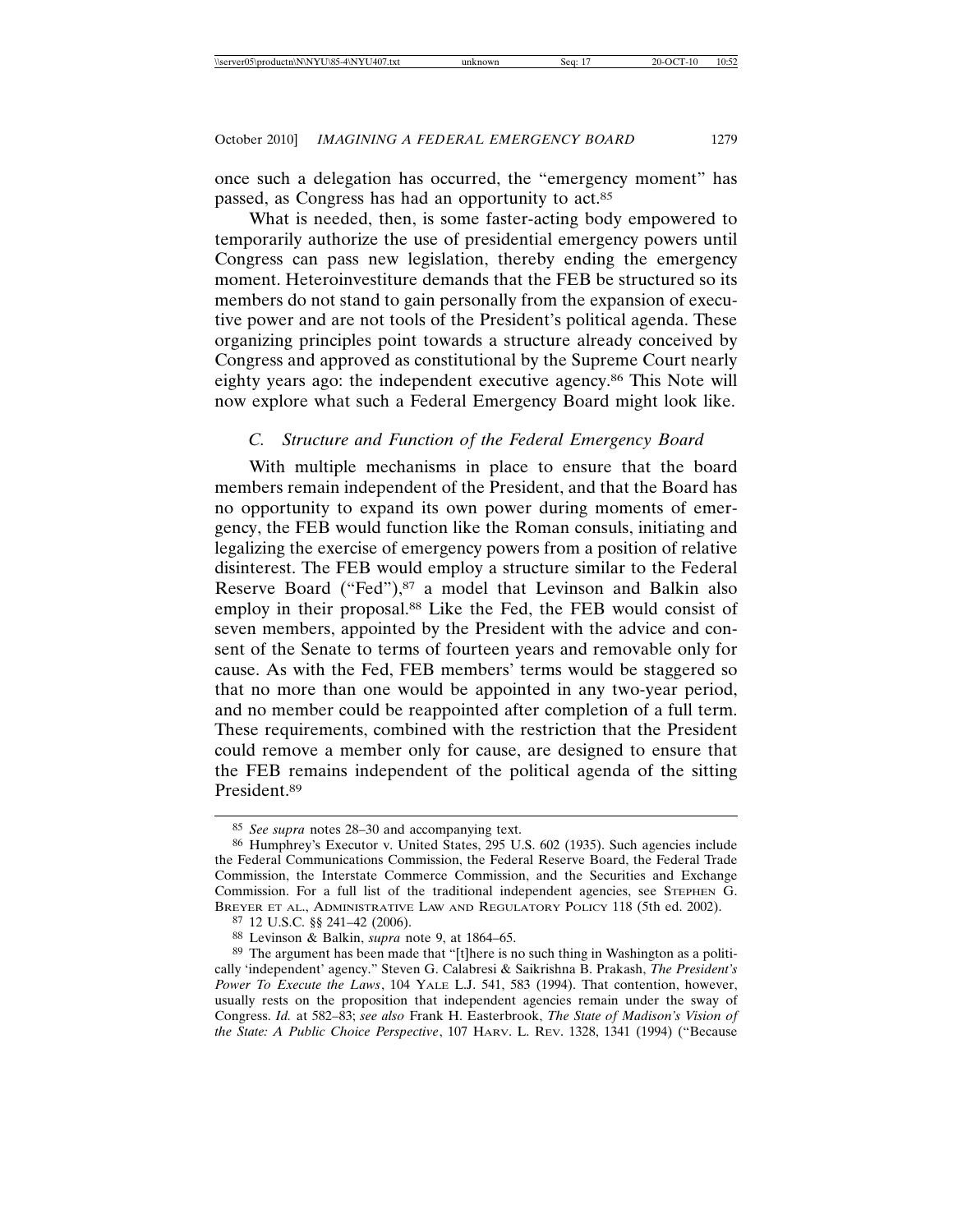In order to further ensure the independence of the board members, the FEB statute would include some additional safeguards not incumbent upon the Fed, which Levinson and Balkin do not consider. First, it would mandate that an authorization for the use of emergency powers pass with no less than five votes, thereby preventing emergency status from being manipulated for the advantage of one political party or faction.<sup>90</sup> The supermajority requirement means that, where the FEB is evenly divided as to whether a situation justifies the use of discretionary executive power, such discretion will not be authorized. To guarantee additional independence, no more than four members of the board could belong to any one political party.91 Finally, to maximize the likelihood that the members could be assembled immediately in a crisis, at least five of them would be required to reside within twenty miles of Washington, D.C.92

There are various ways to imagine who would sit on the Board. The guiding principle is that the less political an individual is, the more she can be trusted to vote in the interest of the nation, rather than in the interest of her own political career. Disinterest is crucial for the core, heteroinvestitive purpose of the body. Therefore, no member of the FEB could be appointed while simultaneously holding federal elected office. Although there is an argument to be made that political accountability might be important for a body making such a weighty decision, the very purpose of the FEB is to remain above politics. Thus, the supermajority requirement and the brief duration of the grant, discussed further below, serve as ex ante safeguards in lieu of ex post electoral accountability.

Furthermore, the Constitution prohibits various political actors from participating in such a board. Members of Congress could not

<sup>[</sup>independent] agencies cannot engage in logrolling, committees in Congress gain relative influence."); Elena Kagan, *Presidential Administration,* 114 HARV. L. REV. 2245, 2271 n.93 (2001) ("[S]uccessful insulation of administration from the President—even if accomplished in the name of 'independence'—will tend to enhance Congress's own authority over the insulated activities."). If the FEB were functionally responsive to congressional concerns, heteroinvestiture would still be satisfied, and the FEB would still serve a valuable purpose. *But see* BREYER ET AL., *supra* note 86, at 119–20 (suggesting that, practically speaking, President may exercise control of independent agencies through various mechanisms).

<sup>90</sup> The five-vote requirement is a supermajority requirement if all members vote or if one is absent. It is a requirement of unanimity if only five members are present. In the event of an emergency so grave that not even five members can be reached to vote, this structure fails. In such a situation, however, I assume there is no legal structure that could, practically speaking, restrain the remaining agents of the government.

<sup>91</sup> This is also a requirement of the U.S. Sentencing Commission. 28 U.S.C. § 991(a) (2006).

<sup>92</sup> For a similar requirement in the context of the Foreign Intelligence Surveillance Act ("FISA"), see 50 U.S.C. § 1803(e)(1) (2006).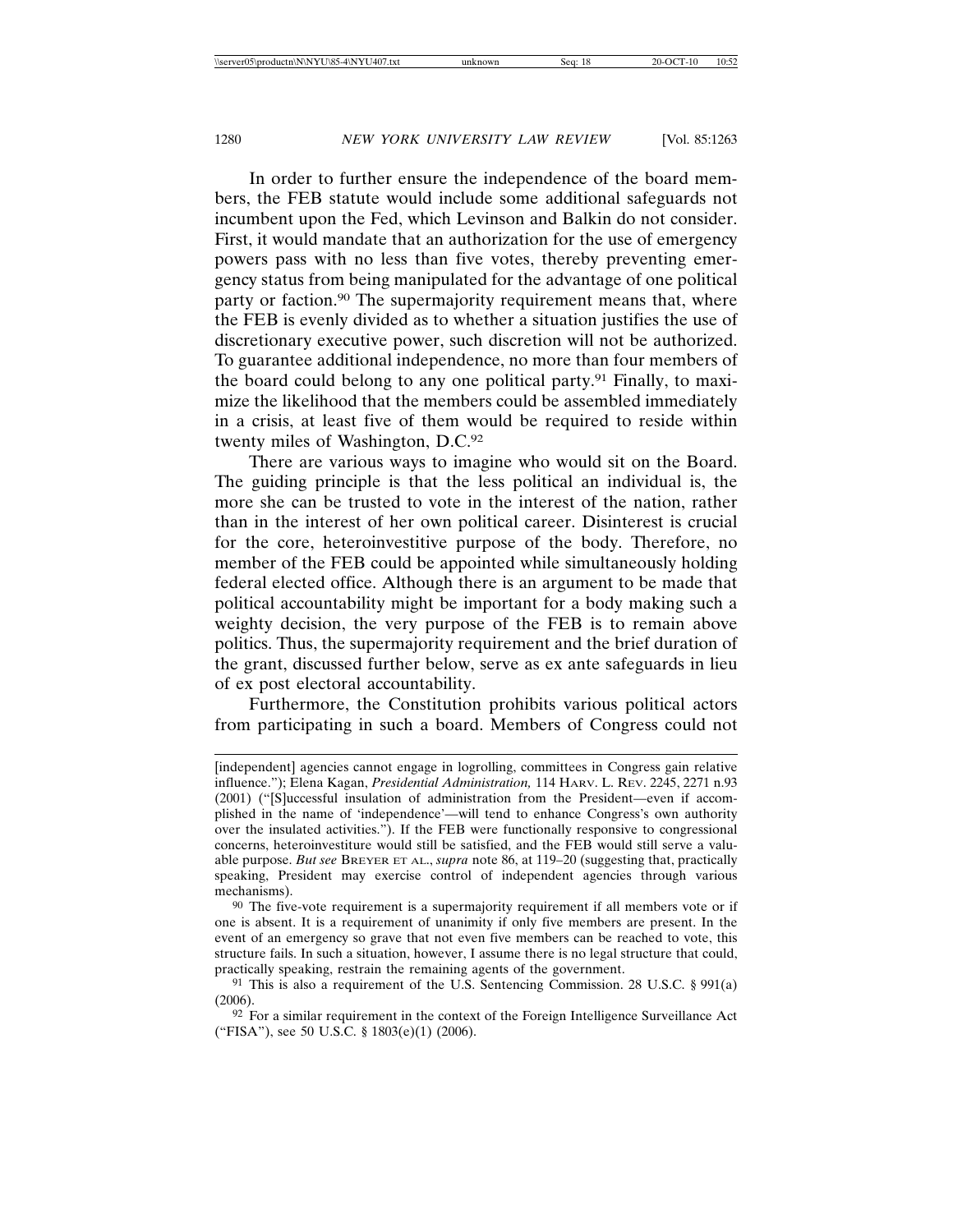constitutionally participate in the FEB: Since *Chadha*, legislators may not retain any role in the exercise of a power that Congress has delegated to another branch.<sup>93</sup> Although it is attractive to consider Article III judges as potential members<sup>94</sup> because of their existing insulation from politics, the Board's function is quasi-legislative, as this Note will explore in detail below, and judges are barred from acting in a legislative capacity.95 Thus, the FEB would be composed of otherwise private citizens. Levinson and Balkin's sole suggestion about the composition of the Board is that it might include ex officio members, like former Presidents or retired Secretaries of State, in whom the public is likely to have confidence.96

Because Congress has the legal authority necessary to authorize responses to a domestic emergency,<sup>97</sup> the FEB's organic statute would merely delegate authority from Congress to this new executive agency.98 The FEB would have only one decision to make: whether or not the situation facing the country presented an emergency extraordinary enough to necessitate domestic action not authorized explicitly by statute. The statute would provide the FEB with an intelligible principle in the form of rough guidelines as to what constituted a qualifying emergency. It would also instruct the FEB to act only in

94 *See* U.S. CONST. art. III, § 1.

95 The FEB might be imagined as performing an essentially judicial function, with the declaration of emergency as a kind of warrant allowing the President to take otherwise impermissible actions if the Board is persuaded by the initial evidence. However, if it is an essentially judicial function, then judges are likely prohibited from sharing responsibility for performing it with non-judges, and thus they could not sit on the FEB with members of Congress. Mistretta v. United States, 488 U.S. 361, 407–08 (1989). This is not a case of judicial rulemaking, a legislative function that has nonetheless been held to belong to the judiciary. *Id.* at 386–87.

96 Levinson & Balkin, *supra* note 9, at 1865.

97 Monaghan, *supra* note 8, at 34–35 nn.161–64 (stating that Congress's emergency power is no longer limited by federalism and that Congress has already delegated significant emergency powers to President). Counterarguments to this proposition will be addressed in Part III, *infra*.

98 Assuming that the statute provided some "intelligible principle" that would guide the FEB in making decisions, it would conform to the limited demands of the vestigial nondelegation doctrine. *See* Whitman v. Am. Trucking Ass'n, Inc., 531 U.S. 457, 474–75 (2001); Monaghan, *supra* note 8, at 5 n.24 (positing that non-delegation doctrine has collapsed despite "[f]ig leaf declarations" that intelligible principle is required). The binary nature of the decision delegated to the FEB would further limit non-delegation problems. *Whitman*, 531 U.S. at 474 ("It is true enough that the degree of agency discretion that is acceptable varies according to the scope of the power congressionally conferred.").

<sup>93</sup> INS v. Chadha, 462 U.S. 919, 954–55 (1983) (finding that, after Congress delegates to executive officer authority to make decision, "Congress must abide by its delegation of authority until that delegation is legislatively altered or revoked"); *see also* Metropolitan Washington Airports Ass'n v. Citizens for the Abatement of Aircraft Noise, Inc., 501 U.S. 252 (1991) (holding unconstitutional Board of Review whose members were all to be members of Congress as violative of separation of powers).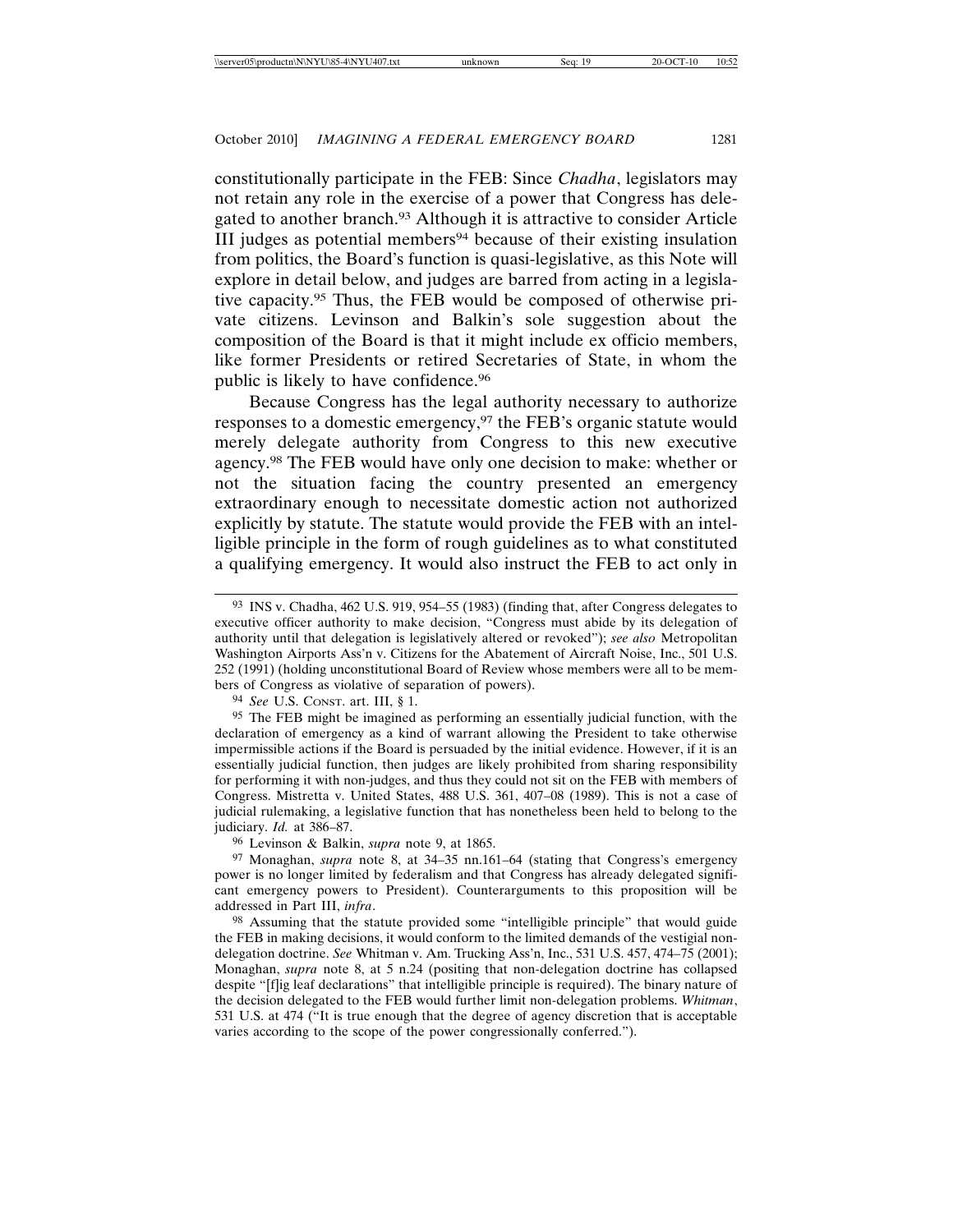the case of grave political crises (encompassing wars, terrorist attacks, riots, and rebellions), economic crises, and natural disasters.99 Further, the FEB would be limited to acting when, in its determination, no other federal statute provided for the specific contingency at issue.

The FEB's decision would be binary: It would not be tasked with fashioning specific limitations on the use of the President's discretionary power. Like the Roman Senate's grant of power to the dictator, the FEB's authorization would last only for a predetermined period of time. Because the FEB's authorization is intended to serve only as a bridge mechanism, legalizing the President's actions in the interval before Congress can act, it would expire two weeks from the first day Congress was in session after the grant. The authorization would therefore be in effect only during Locke's "emergency moment."100

Although two weeks is likely to give Congress enough time to pass legislation in the wake of a true emergency,101 it may wish to work on legislation longer. To accommodate this possibility, the organic statute would allow Congress to delegate to the FEB the opportunity to extend the grant for two weeks. That extension would be available only once, however: When Congress is given the opportunity to evade responsibility through inaction, it will often do so,  $102$  and political deadlock alone cannot be allowed to prolong the emergency moment.103 If Congress does not resume, the FEB grant would last indefinitely, but this is not a serious concern. If the emergency itself has made a congressional session impossible, then the FEB has served a valuable purpose, legalizing the President's actions in a moment of true national crisis, and it is difficult to imagine a scenario in which Congress opts not to meet in order to extend the period of presidential discretion by default. However, if no quorum chose to attend Congress, the majority of attending Senators and Representatives could have their colleagues arrested and brought to the floor.104

<sup>99</sup> *See supra* text accompanying note 42.

<sup>100</sup> *See supra* Part I.B.

<sup>101</sup> The Authorization for the Use of Military Force, for example, was passed on September 18, 2001, just seven days after the attacks of September 11. 115 Stat. 224 (2001) (codified in 50 U.S.C. § 1541 note (2006)).

<sup>102</sup> Monaghan, *supra* note 8, at 5 n.28 (citing John H. Ely, *Kuwait, the Constitution, and the Courts: Two Cheers for Judge Greene*, 8 CONST. COMMENTARY 1, 4 (1991)) ("[W]hen the President acts as a warrior-king, nothing much generally happens, because . . . Congress hides from its own constitutional responsibilities.").

<sup>103</sup> Monaghan, *supra* note 8, at 38.

<sup>104</sup> BETSY PALMER, CONG. RESEARCH SERV., VOTING AND QUORUM PROCEDURES IN THE SENATE 5 (2006), *available at* http://www.senate.gov/reference/resources/pdf/96- 452.pdf.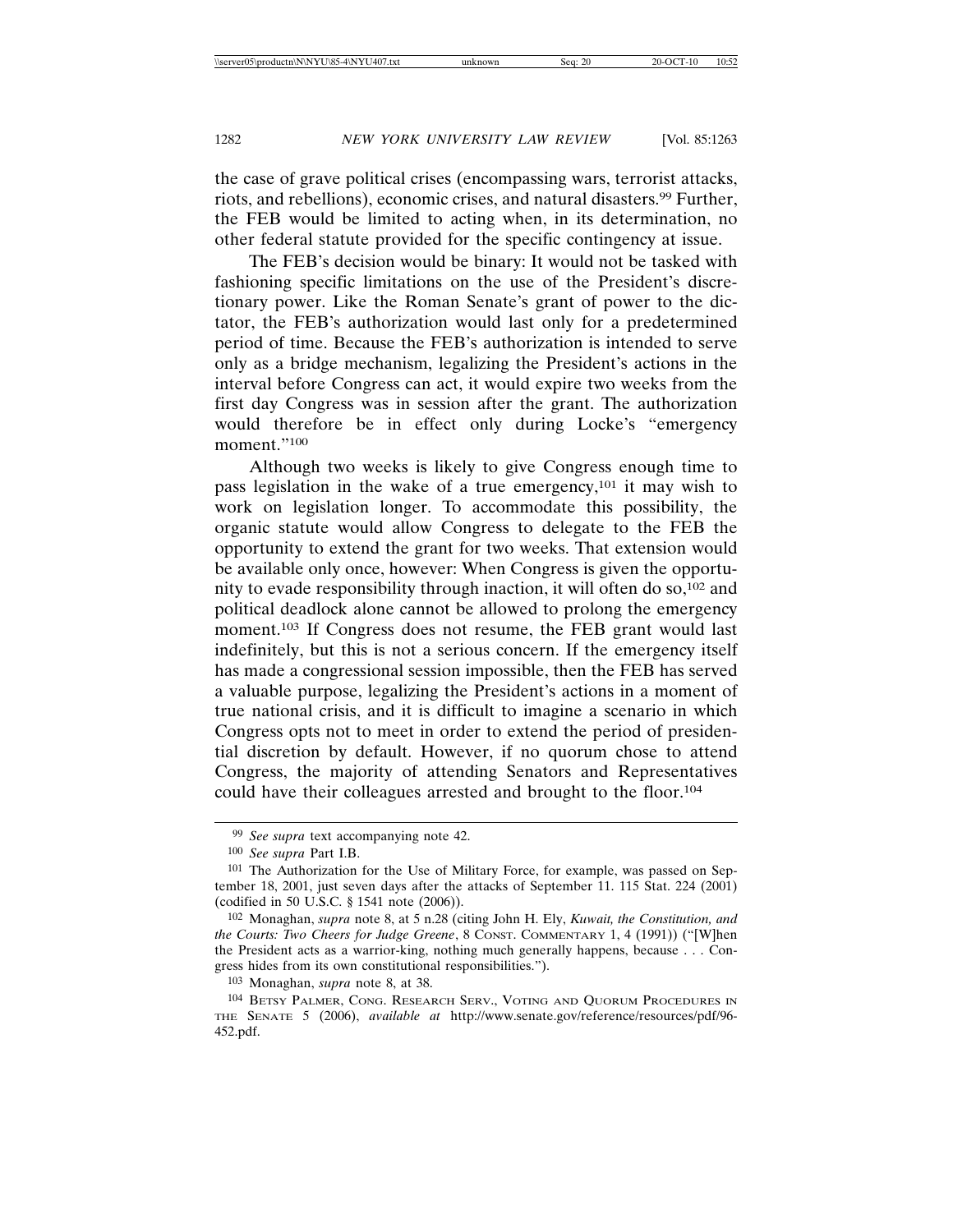Of course, there will be an interval immediately before, during, and after the instant of crisis during which action may be required although not even the FEB has yet been able to meet. To provide for such a scenario, the FEB statute would provide for an initial fortyeight-hour period during which the President may declare himself to be operating under an FEB-grant regime, meaning that discretionary executive action rationally related to the emergency would become legal for those two days. While this self-certification period would not be necessary in an ideal world, it accommodates the reality that emergencies are often unpredictable in scope and swift in onset, and that even an institution specifically created to authorize emergency action could not do so instantaneously.

This Note will consider the legal and constitutional meaning of that grant, an exploration not undertaken by Levinson and Balkin. In so doing, it will evaluate the likely judicial response to each piece of the FEB process.

#### III

# LEGAL AND CONSTITUTIONAL ISSUES

## *A. Individual Rights and Remedies*

The above description of the FEB suggests that, while its authorization for use of presidential discretion is in effect, the President may take any action in response to the emergency. But does that mean there are no remedies available for individuals whose usually protected civil rights are violated as a result of the derogation? Scholars have explored this question extensively in the context of the suspension of habeas corpus. One side of the debate argues that a suspension of habeas does not legalize all executive detention and is not equivalent to an immunization for officials who violate individual rights during the suspension.105 In this view, the suspension merely precludes individuals from resorting to one remedy, habeas, during the period of suspension, but it does not prevent them from seeking damages ex post.106 The opposing view contends that the very purpose of the Suspension Clause is to allow Congress to override core due

<sup>105</sup> *See, e.g.*, David Dyzenhaus, *Schmitt v. Dicey: Are States of Emergency Inside or Outside the Legal Order?*, 27 CARDOZO L. REV. 2005, 2032 (2006) (asserting suspension is not "a total derogation from law, but a temporary denial of access to certain parts of the law"); Trevor W. Morrison, *Suspension and the Extrajudicial Constitution*, 107 COLUM. L. REV. 1533, 1539 (2007) ("[T]he historic function and basic purpose of suspension is to remove a particular remedy, namely the habeas writ.").

<sup>106</sup> Morrison, *supra* note 105, at 1575–79 (distinguishing concepts of suspension, immunity, and legality, and finding ex post liability may exist for detention during suspension).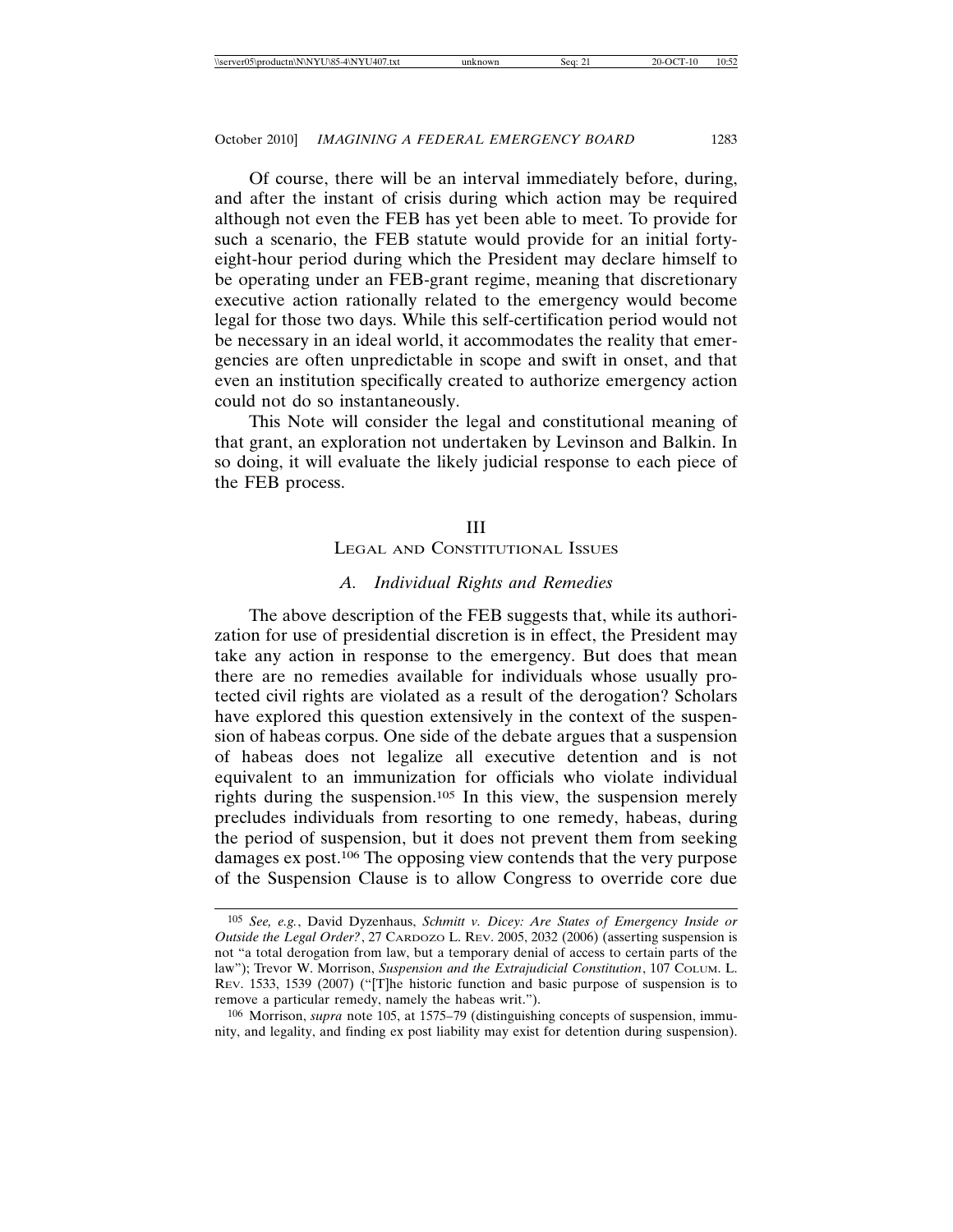process protections in times of crisis.107 Thus, the right and the remedy are congruent, and otherwise impermissible executive detention is entirely legal during a suspension.108

If the FEB authorization is to solve the problem motivating its creation, the latter model must govern in the context of emergency moments: The FEB authorization must effect a full legalization of the President's action. The FEB attempts to ameliorate the concern that allowing the executive to resort to extra-legal measures is morally and legally corrosive, and if it failed to actually legalize the executive action in question, its purpose would be substantially undermined. Thus, no ex post remedies will be available to individuals whose rights were properly abrogated pursuant to the suspension. For example, an individual whose property is damaged when public health workers enter it to test for the presence of biological contaminants during the suspension would never be entitled to compensation.

This legalization framework does not imply, however, that the executive can never be held liable for action taken during the period of FEB grant. The grant does not give the President an unfettered license to violate rights; rather, it allows him to deviate from codified law to the extent necessary to prevent further damage from the emergency. Therefore, an individual could obtain damages if, during the period of the grant, she had suffered a deprivation of rights bearing no rational relationship to emergency damage control. So, for example, if an attack on the country were believed to be perpetrated by members of a certain ethnic group, and the President, motivated by political expediency, ordered government agents to intimidate innocent members of that group, a court could determine that this order bore no rational connection to the President's emergency response. Thus, a member of this ethnic group could win compensation if her property was damaged when government agents, acting on this order, ransacked her home. The rational relationship standard is, however, a

<sup>107</sup> Amanda L. Tyler, *Is Suspension a Political Question?*, 59 STAN. L. REV. 333, 386 (2006); *see also* Richard H. Fallon, Jr. & Daniel J. Meltzer, *Habeas Corpus Jurisdiction, Substantive Rights, and the War on Terror*, 120 HARV. L. REV. 2029, 2045 n.53 (2007) (rejecting Morrison's view that "a valid suspension merely withdraws the privilege of the writ—one particular remedy for unlawful detention—while leaving detainees free to seek other remedies, such as damages"); David L. Shapiro, *Habeas Corpus, Suspension, and Detention: Another View*, 82 NOTRE DAME L. REV. 59, 86–90 (2006) (finding detention pursuant to suspension of habeas remedy to be entirely lawful). Justice Scalia appears to have embraced this view in *Hamdi.* Hamdi v. Rumsfeld, 542 U.S. 507, 563–64 (2004) ("When the writ is suspended, the Government is entirely free from judicial oversight.").

<sup>108</sup> Amanda L. Tyler, *Suspension as an Emergency Power*, 118 YALE L.J. 609, 664–82 (2008); *see also* Moyer v. Peabody, 212 U.S. 78 (1909) (holding that no damages are available against governor who detained individual pursuant to delegated power to suppress insurrection).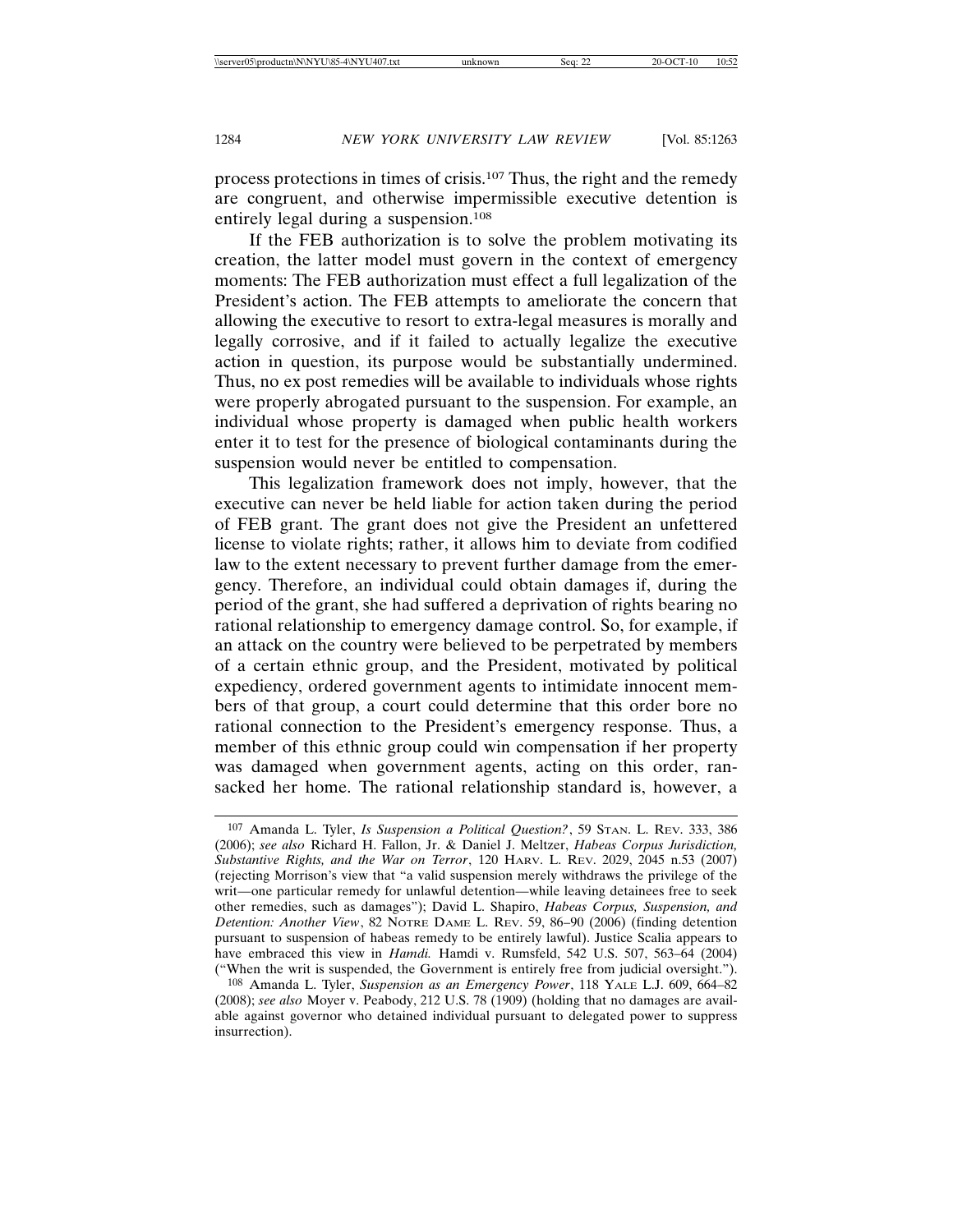deferential one, allowing the President to take all responsive action he believes in good faith to be necessary. It is the many safeguards built into the FEB authorization itself, and not the rational relationship standard, that will do most to protect individual rights.

The statute would, additionally, require a presumption in favor of the government's evidence showing a rational relationship. Due process is context specific;109 given that the weight of the government's national security interest during an FEB grant is exceedingly high, and the threat of liability might impede its protective action, it is important that even in ex post proceedings, courts proceed from the premise that executive decisions were justified. Nonetheless, during the grant, the executive branch remains fully bound by the Constitution, regardless of whether a court would impose liability for a violation of the Constitution.110 Thus, the President must still obey the Constitution and all statutes except where derogation is immediately necessary to prevent chaos and loss of life.

The brief duration of the grant provides another safeguard. At the end of the emergency, when Congress passes new legislation or simply allows the grant to lapse, emergency executive discretion would terminate. Thus, if the President had seized property, that property would revert to its original ownership unless Congress authorized further seizure.111 Presuming that the President had acted rationally and in good faith, damages would not be available for the seizure period, but the harm would be limited by the period for which it occurred. While this logic fails if executive action has caused death, it is almost impossible to conceive of a situation in which executing individuals, rather than merely detaining or quarantining them, is immediately necessary to contain a crisis.112 Damages for destruction of property and bodily injury will be unaffected by this durational safeguard.

<sup>109</sup> Hamdi v. Rumsfeld, 542 U.S. 507, 528–29 (2004) (citing Mathews v. Eldridge, 424 U.S. 319 (1976)).

<sup>110</sup> The President, then, is bound by constitutional operative propositions, as distinct from constitutional decision rules. Morrison, *supra* note 105, at 1602–04 (citing Mitchell N. Berman, *Constitutional Decision Rules*, 90 VA. L. REV. 1, 9 (2004)).

<sup>111</sup> Evaluation of whether the Constitution prohibits such a seizure statute is beyond the scope of this Note. For our purposes, it is sufficient to note that exigency will be somewhat reduced by the time Congress acts, and thus the Constitution may constrain statutory measures more than it constrains executive action during the FEB grant.

<sup>112</sup> A military response, always in the purview of the executive because of the Commander-in-Chief Clause, is beyond the scope of the FEB grant, which delegates to the President power previously belonging to Congress to act within sovereign American territory.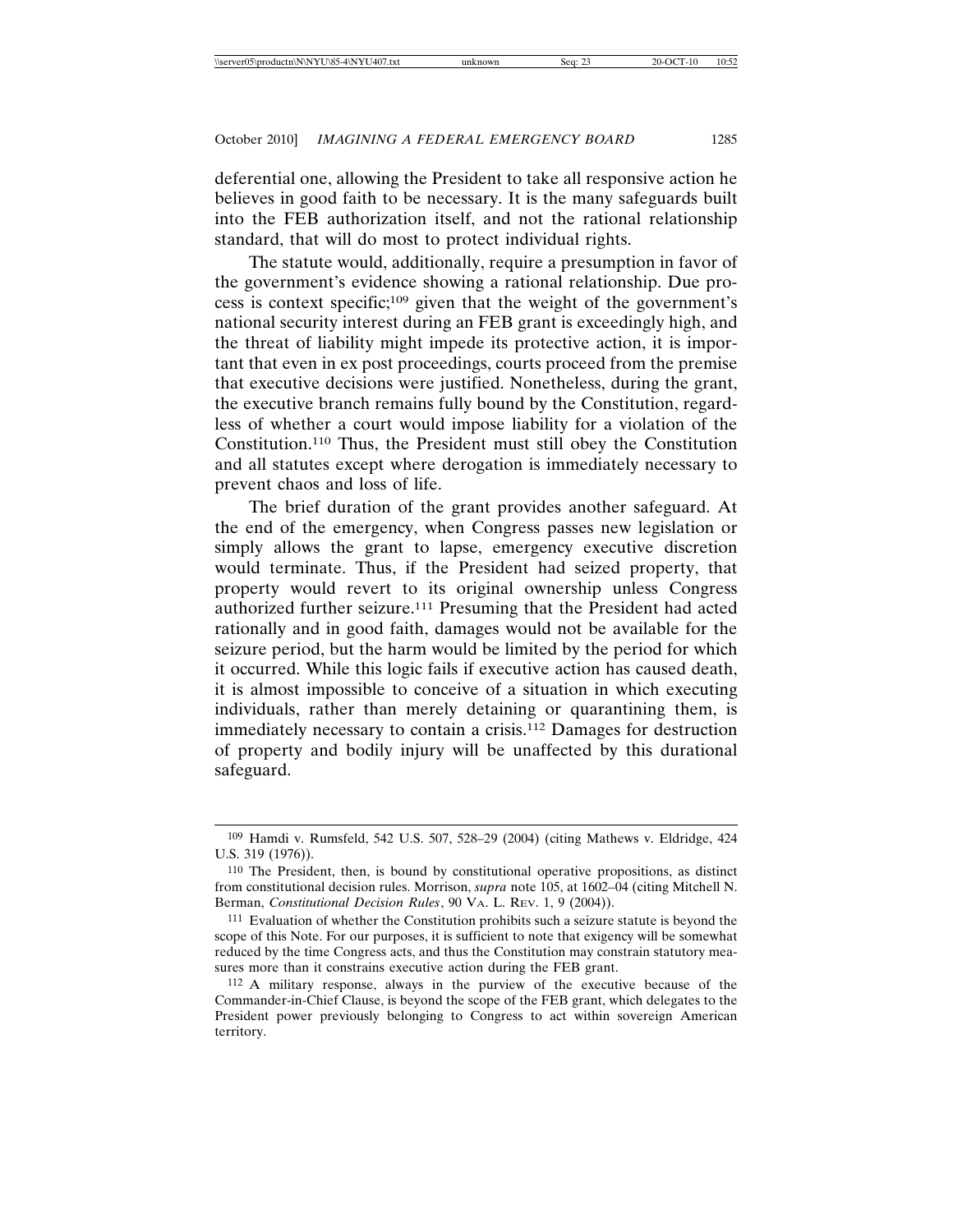#### *B. Reviewability of the Board's Decision*

Does the Constitution require that the FEB's decision to flip the switch remain reviewable, even if the organic statue attempted to preclude review?113 Again, a comparison to the suspension of habeas corpus is helpful. One view is that the question—a determination as to whether there exists a rebellion or invasion requiring a suspension to protect the public safety—is the paradigmatic political question, reserved by the Constitution for the political branches and free from judicial review.114 The opposing view holds that the Constitution's structural values demand judicial review of the decision, as nonjusticiability would prevent the court from protecting individual liberties from the vagaries of the political moment.115

In the case of the FEB grant, the existence of other safeguards both the temporal limitation and the availability of ex post remedies in the event of unnecessary derogation—somewhat mitigates the civil liberties concern. Further, unlike a determination as to the propriety of suspension, a determination as to the propriety of an FEB authorization would rely on statutory, rather than constitutional, prescriptions. Administrative law dictates that, where an agency decides a question of fact on the record, courts will defer to the agency's decision so long as it is supported by substantial evidence in the record.116 Combined with courts' reluctance to interfere with executive national security action explicitly approved by Congress,<sup>117</sup> this standard

115 Tyler, *supra* note 107, at 380–81.

<sup>113</sup> Another important question is whether any individual would have standing to challenge the FEB's decision. Given the Court's skepticism toward legislative standing, as demonstrated in *Raines v. Byrd*, 521 U.S. 811 (1997), it is unlikely that dissatisfied members of Congress would be found to have standing. However, a plaintiff suing over concrete harm resulting from action taken pursuant to the FEB grant might reasonably be found to have suffered an injury in fact fairly traceable to the challenged action and likely to be redressed by a court's decision that the FEB grant was in error. *See* Allen v. Wright, 468 U.S. 737, 751 (1984) (listing requirements for standing). Thus, the political question doctrine is likely to be the most salient in determining the justiciability of a challenge to an FEB grant.

<sup>114</sup> David J. Bederman, *The Classical Constitution: Roman Republican Origins of the Habeas Suspension Clause*, 17 S. CAL. INTERDISC. L.J. 405, 450 (2008).

<sup>116</sup> Administrative Procedure Act (APA) § 706(2)(E), 5 U.S.C. § 706(2)(E) (2006); *see* BREYER ET AL., *supra* note 86, at 251 (explaining substantial evidence standard as "intermediate position" between deferring totally and shifting decisional responsibility to judiciary).

<sup>117</sup> *See* Issacharoff & Pildes, *supra* note 37, at 5–6 (observing that, at times of heightened security uneasiness, U.S. courts are concerned primarily with ensuring buy-in from both political branches and are unlikely to protect rights directly when bilateral process has occurred). Indeed, the argument has been made that judicial policing of the liberty-security trade-off is normatively undesirable, as it hinders the mechanisms by which democratic systems survive wars intact. *See* Samuel Issacharoff, *Democracy in Times of War*, 29 OXFORD J. LEGAL STUD. 189, 191–92 (2009).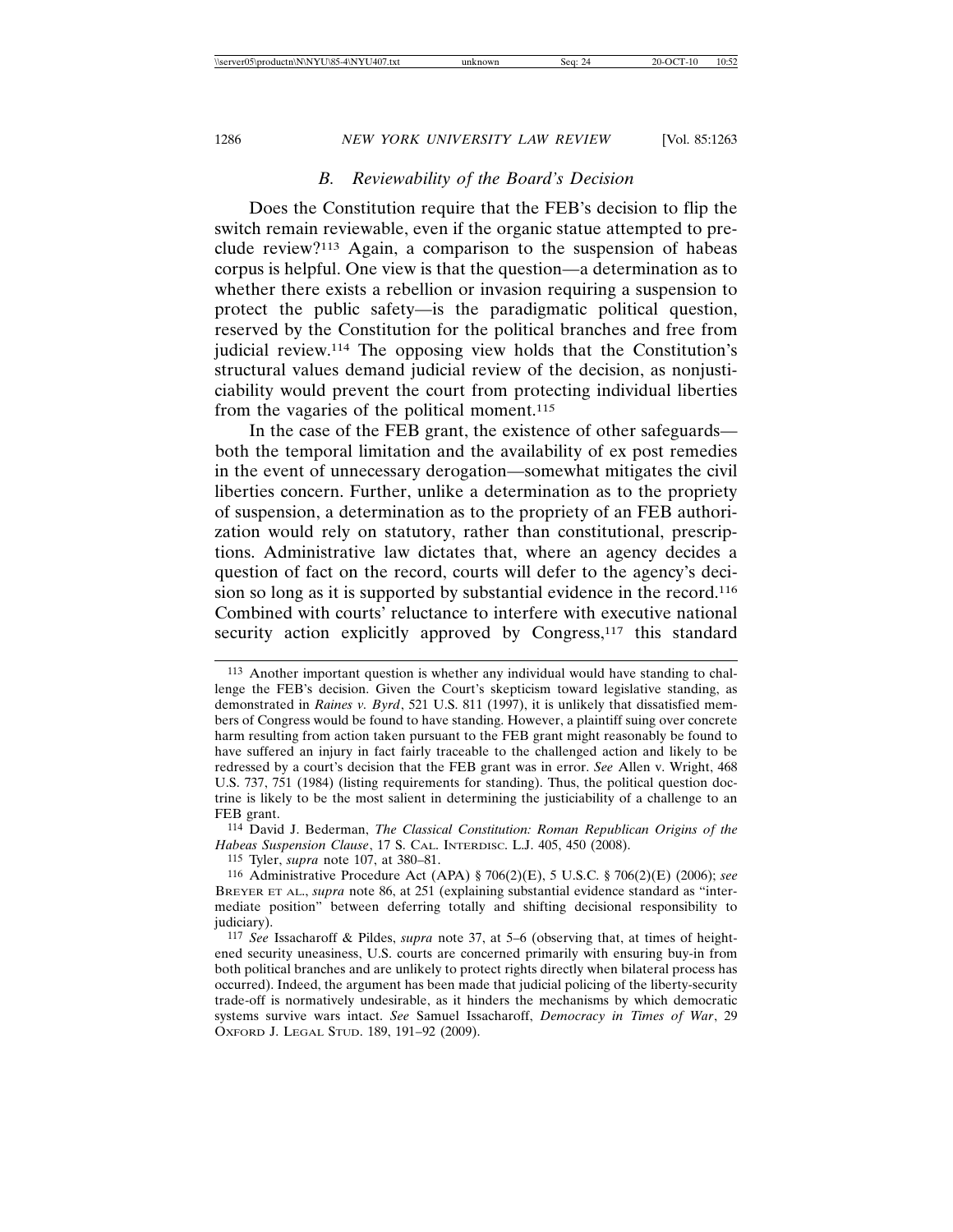makes review of the FEB's decision seem unlikely. Thus, the FEB authorization decision would remain insulated from judicial review unless it is completely unwarranted by the facts.118

The very limited possibilities for judicial review of the authorization, however, do not mean that the agency's power is unchecked. The agency can make only a binary decision via a supermajority vote; once it declares an emergency, the President has the power to take action only rationally related to the emergency for a very limited period of time. If an emergency were somehow declared in a set of circumstances not actually rising to that level, like a relatively minor drop in the Dow Jones Industrial Average, the executive power rationally related to that "emergency" would be seriously limited. Liability would attach ex post for actions which exceeded that power, and the legal regime would, in any event, expire in a matter of weeks.

# *C. Executive Defiance and the Courts*

There is one final question central to understanding the implications of the FEB: What happens if the President refuses to conform to the dictates of the FEB's organic statute? Given the history of statutory attempts to limit ever-expanding executive power that has been justified on the basis of national security, such a scenario is not difficult to imagine.<sup>119</sup>

Justice Jackson laid out a famous framework for understanding the legality of executive emergency action in his concurrence in *Youngstown Sheet & Tube Co. v. Sawyer*. 120 There, the Court struck down a Korean War–era executive order in which President Truman directed the Secretary of Commerce to seize the steel mills in order to prevent a threatened strike.121 Justice Jackson's concurrence divided executive emergency action into three categories according to whether Congress had authorized the action in advance.122 In the first category, wherein Congress has delegated the relevant authority to the

<sup>118</sup> The APA provides for judicial overturning of agency decisions "unwarranted by the facts to the extent that the facts are subject to trial de novo by the reviewing court." APA § 706(2)(F). Nonetheless, the application of this standard has been substantially curtailed by the Supreme Court. *See* Citizens to Preserve Overton Park v. Volpe, 401 U.S. 402, 415–17 (1971).

<sup>119</sup> *See, e.g.*, Lobel, *supra* note 45, at 1414–16. The case of the National Emergencies Act, 90 Stat. 1255 (1976), is particularly relevant.

<sup>120</sup> 343 U.S. 579, 635–38 (1952) (Jackson, J., concurring).

<sup>121</sup> Exec. Order 10,340, 17 Fed. Reg. 3139, 3139–42 (Apr. 8, 1952). The majority found the President's action to be authorized neither by Congress nor by the Constitution, noting that Congress had specifically considered and rejected a proposal to grant the government seizure power to settle labor disputes in case of emergency. *Youngstown*, 348 U.S. at 585–87 (citing 93 Cong. Rec. 3637–45).

<sup>122</sup> *Youngstown*, 343 U.S. at 635–38 (Jackson, J., concurring).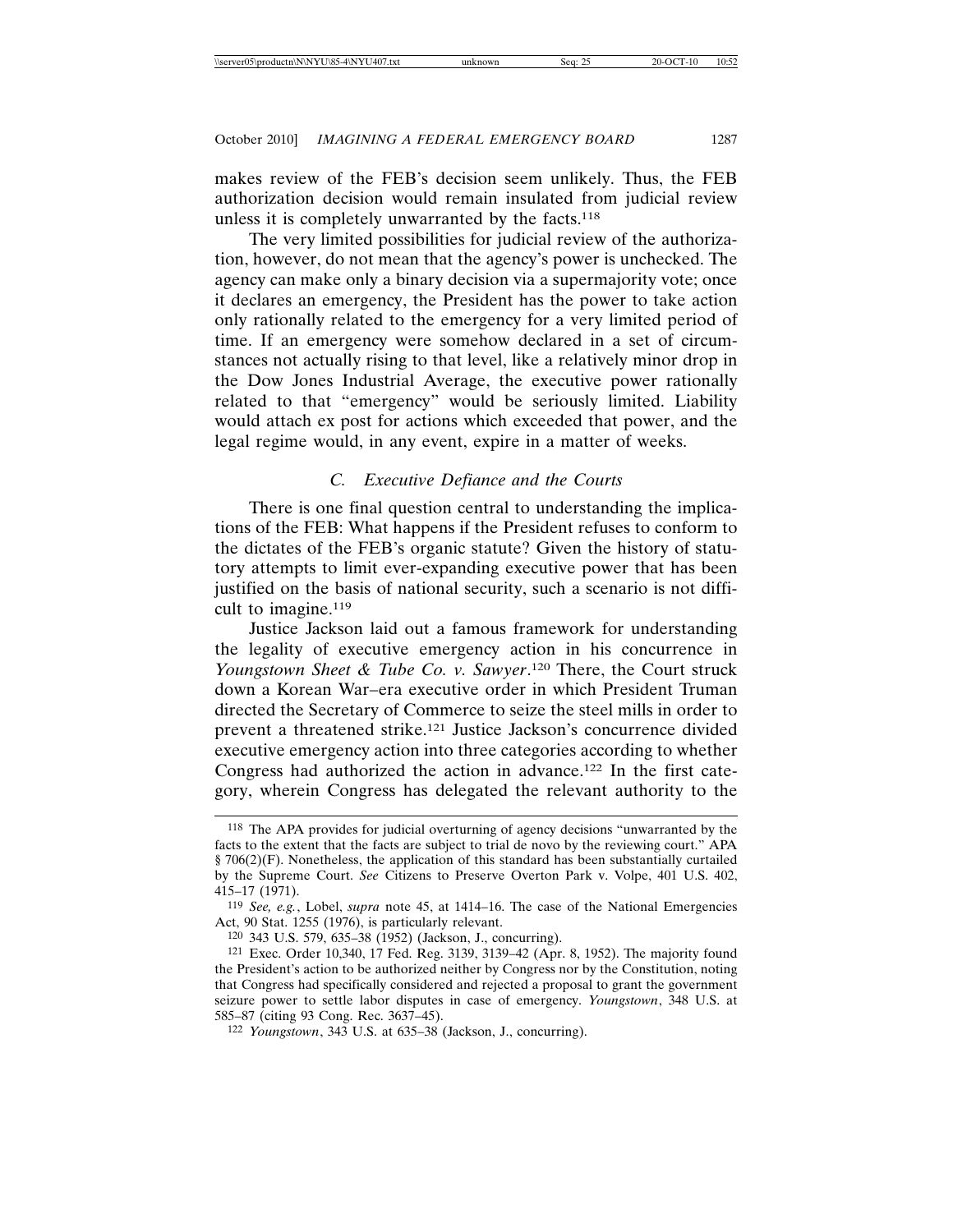President, courts presume executive action to be legitimate.123 In the second, Congress has not spoken on the subject. In this "zone of twilight," Congress and the President may have overlapping authority, and a court's decision will be highly context-specific.124 In the third, the President acts contrary to the express or implied will of Congress, and his power is at its "lowest ebb."125 In this category, courts can uphold executive action only by holding that Congress had no power over the subject in the first place.

Accordingly, there are two distinct ways in which the President might decline to comply with the FEB regime. The President might seek FEB authorization and have the request rejected, or ignore the existence of the FEB completely. In either case, the President would have to argue that the emergency action fell into the third *Youngstown* category, claiming that Congress never controlled the power in question. While there are those on the Supreme Court, Justice Thomas in particular, who are sympathetic to this position, $126$  it is far from clear that a majority of the Court would be willing to strike down the FEB statute as unconstitutional, given the reluctance of the Court to police the line of permissible delegation and its recent history of restraining overbroad claims of executive power in the domestic sphere.127

Nonetheless, even assuming that, unlike Congress's other attempts to restrain executive emergency power, the FEB organic statute were not struck down,128 the Court might employ a range of reactions to executive defiance. The Court's first instinct might be that displayed in *Dames & Moore v. Reagan*, 129 in which it allowed a broad reading of executive power despite the International Economic Emergency Powers Act, which Congress passed to limit executive authority in this arena.130 However, the Court noted that Congress is unable to anticipate and legislate on all the actions the President might find necessary to take in the arena of national security. It relied on that fact in determining that congressional failure to authorize

- 129 Dames & Moore v. Reagan, 453 U.S. 654 (1981).
- 130 Pub. L. No. 95-223, 91 Stat. 1625 (1977).

<sup>123</sup> *Id.* at 635–37 (asserting that when President acts with congressional authorization, he may be said "to personify the federal sovereignty").

<sup>124</sup> *Id*. at 637.

<sup>125</sup> *Id*.

<sup>126</sup> Hamdi v. Rumsfeld, 542 U.S. 507, 581–82 (2004) (Thomas, J., dissenting) (rejecting majority opinion limiting presidential power to detain U.S. citizens as enemy combatants and arguing for "unitary executive" theory of Constitution).

<sup>127</sup> *See* Boumediene v. Bush, 128 S. Ct. 2229 (2008) (holding that United States is de facto sovereign at Guantánamo and that executive may therefore not abrogate habeas rights there).

<sup>128</sup> Lobel, *supra* note 45, at 1416–18.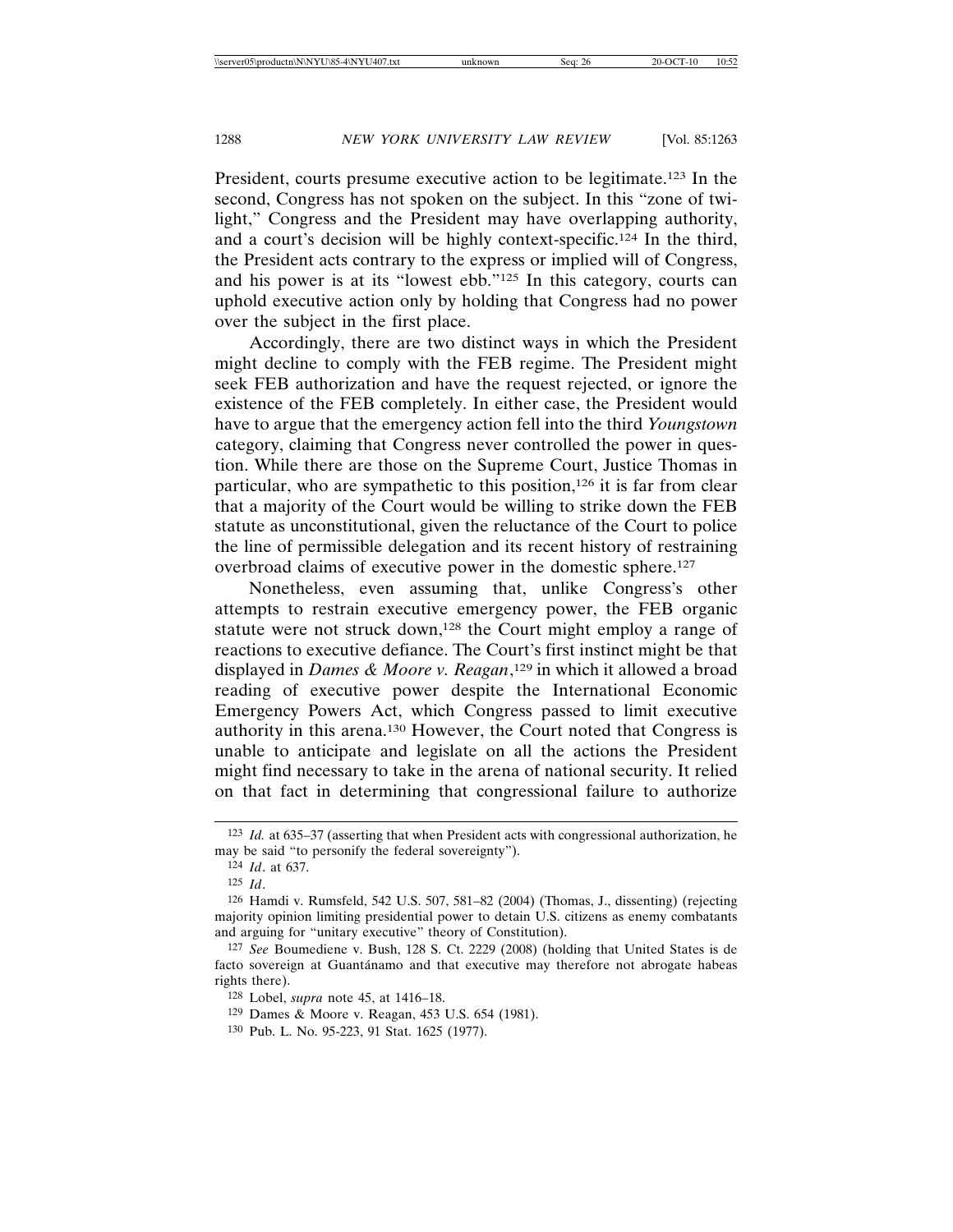executive action should not be read as congressional disapproval.<sup>131</sup> Thus, the Court declined to place the action in *Youngstown*'s third category. Because the FEB exists precisely to plug the legal hole created by Congress's inability to create prospective legislation in the arena of national security, the *Dames & Moore* logic would be inapposite if the President took emergency action without securing a grant from the FEB. In that situation, a court would have to stretch substantially further to find that Congress did not intend for the President to be prohibited from taking otherwise unauthorized non-military domestic actions in response to an emergency without FEB authorization.

The President who ignores the FEB thus clearly takes action in the third category of Justice Jackson's *Youngstown* scheme, in which executive power is at its "lowest ebb" because the President defies an explicit command from Congress. 132 And this is the essential purpose of the FEB: Because it creates a clear mechanism for legalizing executive emergency action, it entices courts to see action taken outside of its framework as illegal, rather than merely extra-legal and justified by the practical limitations of an ex ante legal scheme. The FEB therefore helps us to heed Locke's warning that "[w]here-ever law ends, tyranny begins."133

Although courts may still be reluctant to locate a particular emergency action in the scope of Congress's legislative authority rather than within the executive's Commander-in-Chief authority, the FEB scheme would force a court to use the Commander-in-Chief Clause as a justification for *domestic* action. Such a decision would fly in the face of Justice Jackson's warning, that "[n]o penance would ever expiate the sin against free government of holding that a President can escape control of executive powers by law through assuming his military role."134 Thus, while the existence of the FEB would push the courts towards recognizing limits on executive power, the FEB is not an impenetrable bulwark against the expansion of that power. The FEB statute also provides the executive branch with the incentive to legalize its action with an authorization from the FEB. Armed with

<sup>131</sup> *Dames & Moore*, 453 U.S. at 678 ("Congress cannot anticipate and legislate with regard to every possible action the President may find it necessary to take or every possible situation in which he might act. Such failure of Congress specifically to delegate authority does not, 'especially . . . in the areas of foreign policy and national security,' imply 'congressional disapproval' of action taken by the Executive." (quoting Haig v. Agee, 453 U.S. 280, 291 (1981))).

<sup>132</sup> Youngstown Sheet & Tube Co. v. Sawyer, 343 U.S. 579, 637 (1952) (Jackson, J., concurring).

<sup>133</sup> LOCKE, *supra* note 16, § 202, at 103.

<sup>134</sup> *Youngstown*, 343 U.S. at 646.